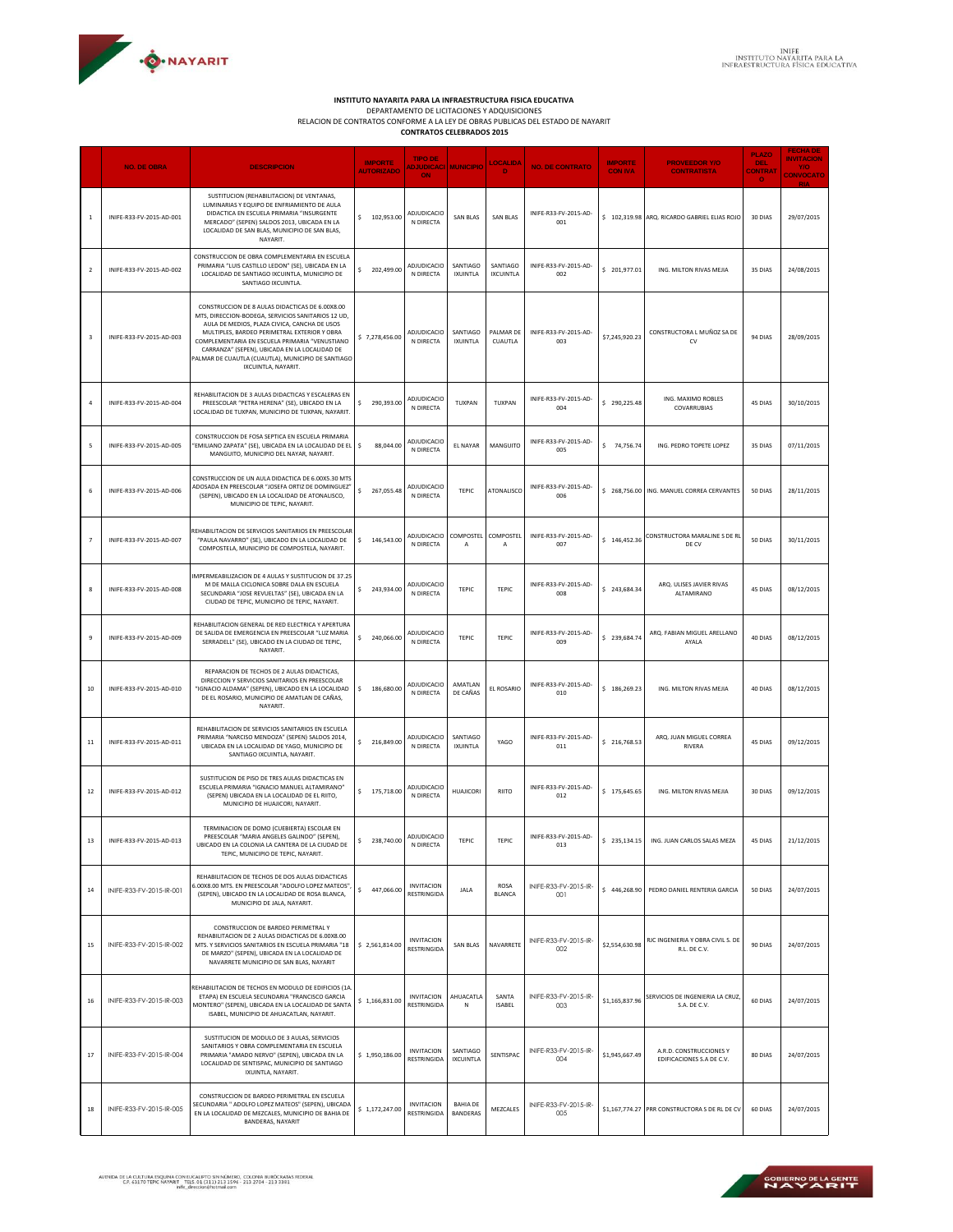|    | ·O·NAYARIT               |                                                                                                                                                                                                                                                                                               |                  |                                         |                                     |                                       |                              |                |                                                |         | <b>INIFE</b><br><b>INSTITUTO NAYARITA PARA</b><br>INFRAESTRUCTURA FÍSICA EDU |
|----|--------------------------|-----------------------------------------------------------------------------------------------------------------------------------------------------------------------------------------------------------------------------------------------------------------------------------------------|------------------|-----------------------------------------|-------------------------------------|---------------------------------------|------------------------------|----------------|------------------------------------------------|---------|------------------------------------------------------------------------------|
| 19 | INIFE-R33-FV-2015-IR-006 | CONSTRUCCION DE BARDEO PERIMETRAL Y<br>REHABILITACION DE SERVICIOS SANITARIOS EN ESCUELA<br>SECUNDARIA NETZAHUALCOYOT (SEPEN), UBICADA EN LA<br>LOCALIDAD DE TEPUZHUACAN, MPIO. DE AMATLAN DE<br>CAÑAS                                                                                        | \$1,231,826.00   | <b>INVITACION</b><br>RESTRINGIDA        | AMATLAN<br>DE CAÑAS                 | TEPUZHUAC<br>AN                       | INIFE-R33-FV-2015-IR-<br>006 | \$1,224,794.92 | CONSTRUCTODO NAYARITT, S.A. DE<br>C.V.         | 60 DIAS | 24/07/2015                                                                   |
| 20 | INIFE-R33-FV-2015-IR-007 | REHABILITACION DE AULA DIDACTICA DE 6.00 X 5.30 MTS.<br>CONSTRUCCION DE MODULO DE SERVICIOS SANITARIOS DE<br>4 UD. Y OBRA COMPLEMENTARIA EN PREESCOLAR<br>"MOCTEZUMA", (SEPEN), DE LA LOCALIDAD DE GUADALUPE<br>OCOTAN MUNICIPIO DE LA YESCA, NAYARIT                                         | \$1,156,755.00   | <b>INVITACION</b><br>RESTRINGIDA        | YESCA                               | <b>GUADALUPE</b><br><b>OCOTAN</b>     | INIFE-R33-FV-2015-IR-<br>007 | \$1,151,791.81 | ARO, MANUEL ALONSO JUAREZ<br>CASTAÑEDA         | 60 DIAS | 30/07/2015                                                                   |
| 21 | INIFE-R33-FV-2015-IR-008 | REHABILITACION DE CERCO PERIMETRAL EN LA ESCUELA<br>PRIMARIA "ESCUELA DEL PUEBLO" (SEPEN) UBICADA EN LA<br>LOCALIDAD DE EL IZOTE, MUNICIPIO DE TEPIC, NAYARIT                                                                                                                                 | \$<br>748.971.00 | <b>INVITACION</b><br>RESTRINGIDA        | <b>TEPIC</b>                        | EL IZOTE                              | INIFE-R33-FV-2015-IR-<br>008 | \$746,015.35   | ERICKA CELINA ANDRADE GODINEZ                  | 60 DIAS | 30/07/2015                                                                   |
| 22 | INIFE-R33-FV-2015-IR-009 | REHABILITACION DE SERVICIOS SANITARIOS EN ESCUELA<br>PRIMARIA "AMADO NERVO" (SEPEN), UBICADA EN LA<br>LOCALIDAD DE SAN VICENTE, MUNICIPIO DE BAHIA DE<br>BANDERAS, NAYARIT                                                                                                                    | \$<br>469.132.00 | <b>INVITACION</b><br><b>RESTRINGIDA</b> | <b>BAHIA DE</b><br><b>BANDERAS</b>  | SAN VICENTE                           | INIFE-R33-FV-2015-IR-<br>009 | \$464,389.54   | ING. VALENTINA FERNANDEZ<br>CASAS              | 60 DIAS | 30/07/2015                                                                   |
| 23 | INIFE-R33-FV-2015-IR-010 | SUSTITUCIONDE BARDEO PERIMETRAL, AMPLIACION DE<br>DESAYUNADOR Y REHABILITACION DE SERVICIOS<br>SANITARIOS EN PREESCOLAR "JOSE ROSAS MORENO"<br>(SEPEN), UBICADO EN LA LOCALIDAD DE SAN JOSE DE<br>MOJARRAS (MOJARRAS), MUNICIPIO DE SANTA MARIA DEL<br>ORO, NAYARIT                           | s.<br>595.697.00 | <b>INVITACION</b><br>RESTRINGIDA        | SANTA<br>MARIA DEL<br>ORO           | SAN JOSE DE<br>MOJARRAS               | INIFE-R33-FV-2015-IR-<br>010 | \$588,274.07   | ARQ. CHRISTIAN GILBERTO LOPEZ<br>LOMELI        | 60 DIAS | 30/07/2015                                                                   |
| 24 | INIFE-R33-FV-2015-IR-011 | REHABILITACION DE TECHOS EN GENERAL Y SERVICIOS<br>SANITARIOS EN ESCUELA PRIMARIA "REDENCION" (SEPEN),<br>UBICADO EN LA LOCALIDAD DE SANTA ISABEL, MUNICIPIO<br>DE AHUACATLAN, NAYARIT                                                                                                        | \$2,105,977.00   | <b>INVITACION</b><br>RESTRINGIDA        | AHUACATLA<br>N                      | SANTA<br><b>ISABEL</b>                | INIFE-R33-FV-2015-IR-<br>011 | \$2.089.110.44 | ES GRUPO CONSTRUCTOR SA DE CV                  | 75 DIAS | 30/07/2015                                                                   |
| 25 | INIFE-R33-FV-2015-IR-012 | CONSTRUCCION DE BARDEO PERIMETRAL Y DE SERVICIOS<br>SANITARIOS EN ESCUELA PRIMARIA "RAMON CORONA"<br>(SEPEN) UBICADA EN LA LOCALIDAD DE IXTLAN DEL RIO,<br>MUNICIPIO DE IXTLAN DEL RIO NAYARIT.                                                                                               | \$1,031,724.00   | <b>INVITACION</b><br>RESTRINGIDA        | IXTLAN DEL<br><b>RIO</b>            | <b>IXTLAN DEL</b><br><b>RIO</b>       | INIFE-R33-FV-2015-IR-<br>012 | \$1,028,754.96 | EDIFICACIONES RODESC SA DE CV                  | 55 DIAS | 30/07/2015                                                                   |
| 26 | INIFE-R33-FV-2015-IR-013 | REHABILITACION DE TRES AULAS DIDACTICAS DE 6.00X8.00<br>MTS. ESTRUCTURA REGIONAL Y SERVICIOS SANITARIOS DE 6<br>UD EN ESCUELA PRIMARIA "JOSE MARIA MORELOS" (SEPEN) \$<br>UBICADA EN LA LOCALIDAD DE AMATLAN DE JORA,<br>MUNICIPIO DE LA YESCA, NAYARIT.                                      | 506,994.00       | <b>INVITACION</b><br>RESTRINGIDA        | LA YESCA                            | AMATLAN<br>DE JORA                    | INIFE-R33-FV-2015-IR-<br>013 | \$504,491.27   | ING. ROBERTO DE LEON<br>HERNANDEZ              | 60 DIAS | 31/07/2015                                                                   |
| 27 | INIFE-R33-FV-2015-IR-014 | REHABILITACION DE CANCHA DE USOS MULTIPLES. DE<br>SERVICIOS SANITARIOS Y AULAS EN GENERAL EN ESCUELA<br>PRIMARIA "JESUS GARCIA" (SEPEN) UBICADA EN LA<br>LOCALIDAD DE VALLE VERDE (ESTACION TETITLAN),<br>MUNICIPIO DE AHUACATLAN, NAYARIT.                                                   | \$1,374,688.00   | <b>INVITACION</b><br>RESTRINGIDA        | AHUACATLA<br>N                      | VALLE VERDE<br>(ESTACION<br>TETITLAN) | INIFE-R33-FV-2015-IR-<br>014 | \$1,358,228.75 | PARDO INFRAESTRUCTURA Y<br>TERRACERIA SA DE CV | 70 DIAS | 31/07/2015                                                                   |
| 28 | INIFE-R33-FV-2015-IR-015 | CONSTRUCCION DE UN AULA DIDACTICA DE 6.00X8.00 EN<br>ESTRUCTURA REGIONAL, SERVICIOS SANITARIOS DE 4 UD.<br>CERCO PERIMETRAL DE MALLA CICLON Y ORA<br>COMPLEMENTARIA EN ESCUELA PRIMARIA INDIGENA "X+KA<br>(SOL) (SEPEN) UBICADA EN LA LOCALIDAD DE LLANITOS,<br>MUNICIPIO DEL NAYAR, NAYARIT. | \$1,342,349.00   | <b>INVITACION</b><br>RESTRINGIDA        | LOS<br>LLANITOS                     | EL NAYAR                              | INIFE-R33-FV-2015-IR-<br>015 | \$1,330,355.23 | ARQ. YURI LARIOS NILA                          | 75 DIAS | 31/07/2015                                                                   |
| 29 | INIFE-R33-FV-2015-IR-016 | REHABILITACION DE SERVICIOS SANITARIOS Y REPARACION<br>DE RES ELECTRICA EN GENERAL EN ESCUELA PRIMARIA<br>'IGNACIO MANUEL ALTAMIRANO" (SEPEN) UBICADO EN LA<br>LOCALIDAD DE TECUALA MUNICIPIO DE TECUALA, NAYARIT.                                                                            | \$1,120,387.00   | <b>INVITACION</b><br>RESTRINGIDA        | TECUALA                             | TECUALA                               | INIFE-R33-FV-2015-IR-<br>016 | \$1,117,262.26 | CONSTRUCTORA VARGAS PULIDO<br>SA DE CV         | 75 DIAS | 31/07/2015                                                                   |
| 30 | INIFE-R33-FV-2015-IR-017 | CONSTRUCCION DE BARDEO PERIMETRAL EN ESCUELA<br>PRIMARIA "JAIME TORRES BODET" (SEPEN), UBICADA EN EL<br>FRACCIONAMIENTO VALLE DORADO DE LA LOCALIDAD DE<br>MEZCALES. MUNICIPIO DE BAHIA DE BANDERAS. NAYARIT.                                                                                 | \$2,303,377.00   | <b>INVITACION</b><br>RESTRINGIDA        | <b>BAHIA DE</b><br><b>BANDERA S</b> | MEZCALES                              | INIFE-R33-FV-2015-IR-<br>017 | \$2,211,230.83 | ELN3 SA DE CV                                  | 80 DIAS | 04/08/2015                                                                   |
| 31 | INIFE-R33-FV-2015-IR-018 | CONSTRUCCION DE 2 AULAS DIDACTICAS, FOSA SEPTICA Y<br>REHABILITACION DE BAÑOS EN TELESECUNDARIA "RAMON<br>FLORES AVALOS" (SE), UBICADA EN LA LOCALIDAD DE EL<br>PORVENIR, MUNICIPIO DE BAHIA DE BANDERAS, NAYARIT.                                                                            | \$1,044,112.00   | <b>INVITACION</b><br>RESTRINGIDA        | <b>BAHIA DE</b><br><b>BANDERAS</b>  | PORVENIR                              | INIFE-R33-FV-2015-IR-<br>018 | \$1,039,271.10 | ARD CONSTRUCCIONES Y<br>EDIFICACIONES SA DE CV | 75 DIAS | 04/08/2015                                                                   |
| 32 | INIFE-R33-FV-2015-IR-019 | CONSTRUCCION DE SERVICIOS SANITARIOS DE 4 UD EN<br>PREESCOLAR "BERTHA VON GLUMER" (SEPEN), UBICADO EN<br>LA LOCALIDAD DE VILLA HIDALGO (EL NUEVO), MUNICIPIO<br>DE SANTIAGO IXCUINTLA, NAYARIT.                                                                                               | \$<br>451,141.00 | <b>INVITACION</b><br><b>RESTRINGIDA</b> | SANTIAGO<br><b>IXCUINTLA</b>        | VILLA<br><b>HIDALGO</b>               | INIFE-R33-FV-2015-IR-<br>019 | \$450,009.32   | GIRG GRUPO CONSTRUCTOR SA DE<br>CV             | 50 DIAS | 04/08/2015                                                                   |
| 33 | INIFE-R33-FV-2015-IR-020 | SUSTITUCION DE CANCHA DE BASQUET BOL,<br>IMPERMEABILIZANTE DE 2 AULAS DE 6.00X8.00 MTS Y<br>REHABILITACION DE SERVICIOS SANITARIOS EN ESCUELA<br>PRIMARIA "NIÑOS HEROES" (SEPEN), UBICADA EN LA<br>LOCALIDAD DE SANTA CRUZ DE MIRAMAR, MUNICIPIO DE<br>SAN BLAS, NAYARIT.                     | \$1,069,397.00   | <b>INVITACION</b><br>RESTRINGIDA        | SAN BLAS                            | SANTA CRUZ<br>DE<br>MIRAMAR           | INIFE-R33-FV-2015-IR-<br>020 | \$1,044,348.53 | URBANIZADORA Y EDIFICACION<br>ARIES SA DE CV   | 65 DIAS | 04/08/2015                                                                   |
| 34 | INIFE-R33-FV-2015-IR-021 | ELEVACION DE NIVELES DE 2 AULAS, DIRECCION, SERVICIOS<br>SANITARIOS Y PLAZA CIVICA, CONSTRUCCION DE OBRA<br>COMPLEMENTARIA E INSTALACION ELECTRICA EXTERIOR EN<br>PREESCOLAR "ROSAURA ZAPATA CANO" (SEPEN) UBICADO<br>EN LA LOCALIDAD DE TUXPAN, MUNICIPIO DE TUXPAN,<br>NAYARIT.             | \$1,562,718.00   | <b>INVITACION</b><br>RESTRINGIDA        | TUXPAN                              | <b>TUXPAN</b>                         | INIFE-R33-FV-2015-IR-<br>021 | \$1,530,999.20 | C. JOSE DE JESUS PARRA                         | 75 DIAS | 04/08/2015                                                                   |
| 35 | INIFE-R33-FV-2015-IR-022 | CONSTRUCCION DE 2 AULAS DIDACTICAS ESTRUCTURA<br>REGIONAL 6.00X8.00MTS EN ESCUELA TELESECUNDARIA<br>"FRANCISCO GONZALEZ BOCANEGRA" (SE) (RENDIMIENTOS<br>2013) UBICADA EN LA LOCALIDAD DE CAÑADA DEL TABACO,<br>MUNICIPIO DE SANTIAGO IXCUINTLA, NAYARIT.                                     | I۶<br>941,845.00 | <b>INVITACION</b><br>RESTRINGIDA        | SANTIAGO<br><b>IXCUINTLA</b>        | CAÑADA DEL<br>TABACO                  | INIFE-R33-FV-2015-IR-<br>022 | \$939,396.84   | ARQ. FRANCISCO JESUS LOMELI<br>OLIVA           | 60 DIAS | 04/08/2015                                                                   |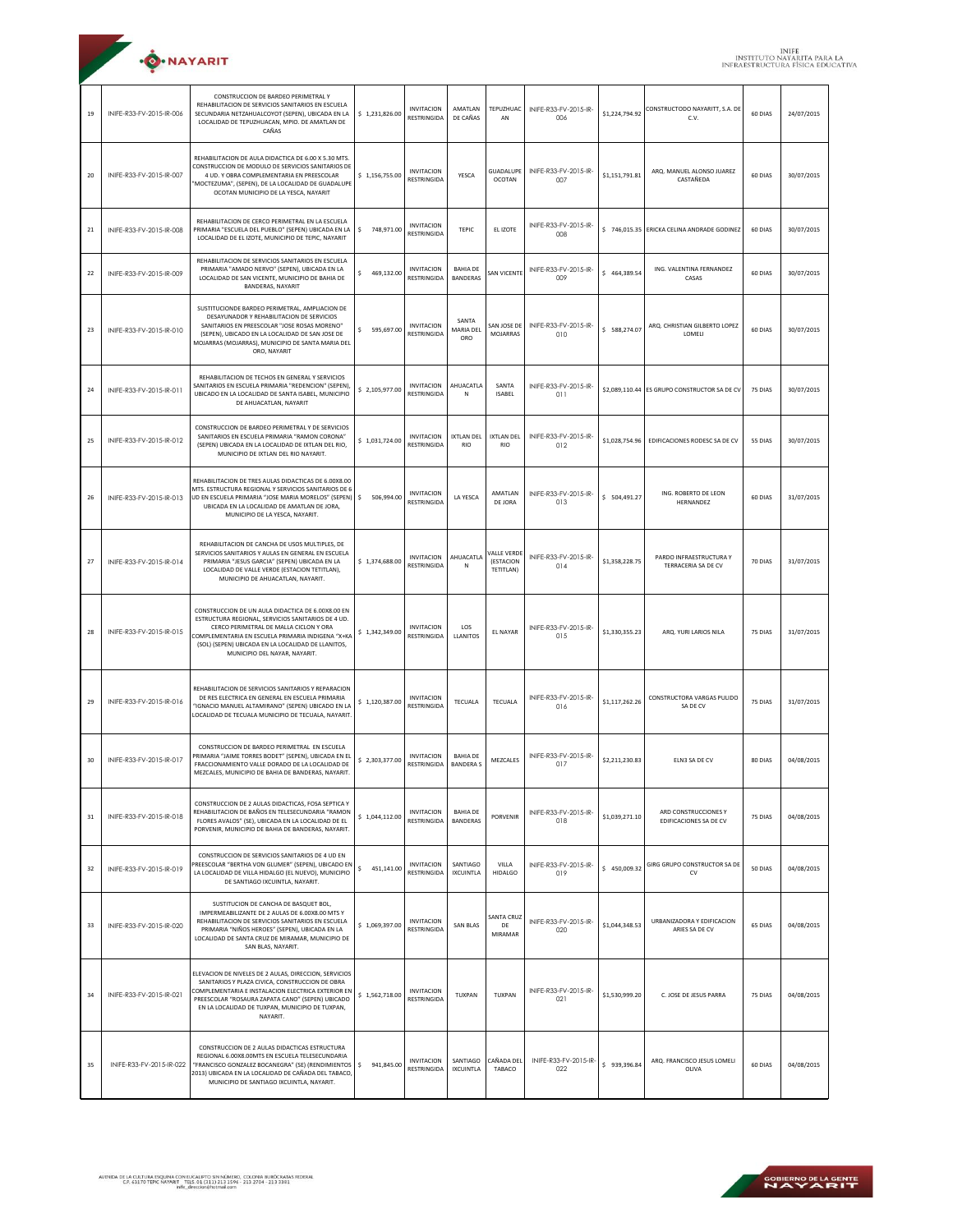| <b>O</b> .NAYARIT |
|-------------------|
|                   |

| 36 | INIFE-R33-FV-2015-IR-023 | ADECUACION DE TALLER DE HOTELERIA Y LABORATORIO<br>POLIFUNCIONAL EN ESCUELA SECUNDARIA TECNICA "ALI<br>CHUMACERO" (SEPEN) UBICADA EN EL FRACCIONAMIENTO<br>ALTA VELA DE LA LOCALIDAD DE SAN CLEMENTE DE LIMA,<br>MUNICIPIO DE BAHIA DE BANDERAS, NAYARIT                                                                  | \$1,582,753.00            | <b>INVITACION</b><br>RESTRINGIDA        | <b>BAHIA DE</b><br><b>BANDERAS</b> | SAN<br>CLEMENTE<br>DE LIMA                       | INIFE-R33-FV-2015-IR-<br>023                          | \$1,579,884.43 | ING. JOSE GUADALUPE GARCIA<br><b>GUTIERREZ</b>                                | 80 DIAS | 25/08/2015 |
|----|--------------------------|---------------------------------------------------------------------------------------------------------------------------------------------------------------------------------------------------------------------------------------------------------------------------------------------------------------------------|---------------------------|-----------------------------------------|------------------------------------|--------------------------------------------------|-------------------------------------------------------|----------------|-------------------------------------------------------------------------------|---------|------------|
| 37 | INIFE-R33-FV-2015-IR-024 | CONSTRUCCION DE 2 AULAS DIDACTICAS 2 E.E. EN ESCUELA<br>SECUNDARIA "BELISARIO DOMINGUEZ" (SE), UBICADA EN<br>LA CIUDAD DE TEPIC, MUNICIPIO DE TEPIC, NAYARIT                                                                                                                                                              | \$1,374,426.00            | <b>INVITACION</b><br><b>RESTRINGIDA</b> | TEPIC                              | TEPIC                                            | INIFE-R33-FV-2015-IR-<br>024                          |                | \$1,368,217.36 MIRNA YADIRA GONZALEZ COBIAN                                   | 70 DIAS | 24/08/2015 |
| 38 | INIFE-R33-FV-2015-IR-025 | CONSTRUCCION DE SERVICIOS SANITARIOS Y OBRA<br>COMPLEMENTARIA EN ESCUELA PRIMARIA "BENITO<br>JUAREZ" (SEPEN), UBICADA EN LA LOCALIDAD DE<br>PARAMITA, MUNICIPIO DE ROSAMORADA, NAYARIT                                                                                                                                    | 751,288.00<br>\$          | <b>INVITACION</b><br>RESTRINGIDA        | ROSAMORA<br>DA                     | PARAMITA                                         | INIFE-R33-FV-2015-IR-<br>025                          | \$749,816.55   | ALICIA CASTAÑEDA ALVAREZ                                                      | 70 DIAS | 25/08/2015 |
| 39 | INIFE-R33-FV-2015-IR-026 | REHABILITACION DE 6 AULAS DIDACTICAS EN ESCUELA<br>PRIMARIA INDIGENA "AMADO NERVO" (SEPEN) UBICADA<br>EN LA LOCALIDAD DE NARANJITO DE COPAL, MUNICIPIO DE<br>EL NAYAR, NAYARIT                                                                                                                                            | \$1,455,213.00            | <b>INVITACION</b><br>RESTRINGIDA        | EL NAYAR                           | NARANJITO<br>DE COPAL                            | INIFE-R33-FV-2015-IR-<br>026                          | \$1,452,847.31 | SPAD CONSTRUCTORA SA DE CV                                                    | 70 DIAS | 03/10/5877 |
| 40 | INIFE-R33-FV-2015-IR-027 | REHABILITACION DE SERVICIOS SANITARIOS Y REPARACION<br>DE BARDEO PERIMETRAL EN PREESCOLAR "SOR JUANA INES<br>DE LA CRUZ" (SEPEN), UBICADO EN LA LOCALIDAD DE EL<br>TAMARINDO MUNICIPIO DE ROSAMORADA, NAYARIT                                                                                                             | \$<br>659,538.00          | <b>INVITACION</b><br>RESTRINGIDA        | ROSAMORA<br>DA                     | FL.<br>TAMARINDO                                 | INIFE-R33-FV-2015-IR-027                              | \$ 659,038.04  | PEDRO DANIEL RENTERIA GARCIA                                                  | 65DIAS  | 09/10/2015 |
| 41 | INIFE-R33-FV-2015-IR-028 | CONSTRUCCION DE MODULO DE 3 AULAS Y SERVICIOS<br>SANITARIOS DE 12 UD ADOSADOS DE 6.00X8.00 MTS.,<br>PATIO CIVICO, CERCO PERIMETRAL DE MALLA CICLON Y<br>OBRA COMPLEMENTARIA EN PREESCOLAR INDIGENA<br>'NUEVA CREACION" (SEPEN), UBICADO EN LA COLONIA 3 DE<br>JULIO DE LA CIUDAD DE TEPIC, MUNICIPIO DE TEPIC,<br>NAYARIT | \$2,765,964.00            | <b>INVITACION</b><br>RESTRINGIDA        | <b>TEPIC</b>                       | TEPIC                                            | INIFE-R33-FV-2015-IR-028 \$2,685,406.16               |                | ELN3 SA DE CV                                                                 | 81 DIAS | 08/10/2015 |
| 42 | INIFE-R33-FV-2015-IR-029 | CONSTRUCCION DE AULA DIDACTICA EN "PREESCOLAR<br>INDIGENA BILINGÜE" (SEPEN) UBICADO EN LA LOCALIDAD<br>DE EL MIRADOR MUNICIPIO DE EL NAYAR, NAYARIT                                                                                                                                                                       | $\mathsf S$<br>523,815.00 | <b>INVITACION</b><br><b>RESTRINGIDA</b> | <b>EL NAYAR</b>                    |                                                  | EL MIRADOR INIFE-R33-FV-2015-IR-029   \$ 522.884.28   |                | ARQ. EDGAR PALAFOX PALACIOS                                                   | 65 DIAS | 09/10/2015 |
| 43 | INIFE-R33-FV-2015-IR-030 | REPARACION DE RED ELECTRICA EN GENERAL (SEGUNDA<br>ETAPA) EN ESCUELA SECUNDARIA "LUIS DONALDO<br>COLOSIO" (SEPEN) UBICADA EN LA LOCALIDAD DE SAN<br>VICENTE, MUNICIPIO DE BAHIA DE BANDERAS, NAYARIT                                                                                                                      | \$1,679,454.00            | <b>INVITACION</b><br>RESTRINGIDA        | <b>BAHIA DE</b><br><b>BANDERAS</b> |                                                  | SAN VICENTE   INIFE-R33-FV-2015-IR-030                | \$1,677,029.24 | INSTALACIONES<br>ELECTROMECANICAS Y<br>SUBESTACIONES SA DE CV                 | 55 DIAS | 09/10/2015 |
| 44 | INIFE-R33-FV-2015-IR-031 | REHABILITACION DE SERVICIOS SANITARIOS Y<br>CONSTRUCCION DE OBRA COMPLEMENTARIA EN ESCUELA<br>PRIMARIA "ALFREDO V. BONFIL" (SEPEN) UBICADA EN LA<br>LOCALIDAD DE QUIMICHIS, MUNICIPIO DE TECUALA,<br>NAYARIT                                                                                                              | \$1,125,233.00            | <b>INVITACION</b><br>RESTRINGIDA        | TECUALA                            |                                                  | QUIMICHIS   INIFE-R33-FV-2015-IR-031                  | \$1,123,758.15 | ING. MOISES RODRIGUEZ CARLOS                                                  | 70 DIAS | 09/10/2015 |
| 45 | INIFE-R33-FV-2015-IR-032 | REHABILITACION DE SERVICIOS SANITARIOS EN PREESCOLAR<br>"ELOISA AGUIRRE DEL VALLE " (SE) DE LA LOCALIDAD DE<br>SANTA FE, MUNICIPIO DE JALA, NAYARIT                                                                                                                                                                       | \$<br>396,254.00          | <b>INVITACION</b><br>RESTRINGIDA        | JALA                               | SANTA FE                                         | INIFE-R33-FV-2015-IR-032 \$ 395,386.36                |                | CUALLI PROYECTOS SA DE CV                                                     | 55 DIAS | 09/10/2015 |
| 46 | INIFE-R33-FV-2015-IR-033 | CONSTRUCCION DE BARDEO PERIMETRAL EN PREESCOLAR<br>"CARMEN CALDERON" (SE) EN LA LOCALIDAD DE<br>ACAPONETA DEL MUNICIPIO DE ACAPONETA, NAYARIT                                                                                                                                                                             | \$.<br>663,297.00         | <b>INVITACION</b><br>RESTRINGIDA        | ACAPONETA                          |                                                  | ACAPONETA INIFE-R33-FV-2015-IR-033                    | \$656,487.36   | ARQ. LUIS RAMON GARCIA<br>RAMIREZ                                             | 50 DIAS | 09/10/2015 |
| 47 | INIFE-R33-FV-2015-IR-034 | REHABILITACION DE TECHOS Y REMODELACION DE BAÑOS<br>EN ESCUELA SECUNDARIA "SOLEDAD CARVAJAL CABEZUD"<br>(SE) UBICADA EN LA CIUDAD DE TEPIC, NAYARIT                                                                                                                                                                       | \$<br>692,045.00          | <b>INVITACION</b><br><b>RESTRINGIDA</b> | <b>TEPIC</b>                       | TEPIC                                            | INIFE-R33-FV-2015-IR-034                              | \$ 689,513.45  | DICONAY S DE RL DE CV                                                         | 70 DIAS | 12/10/2015 |
| 48 | INIFE-R33-FV-2015-IR-035 | CONSTRUCCION DE 2 AULAS DIDACTICAS 6.00X8.00 MTS.<br>EN ESCUELA PRIMARIA "PROF. J. CRUZ GUARDADO<br>MARTINEZ (SEPEN) DE LA LOCALIDAD DE HIGUERA BLANCA<br>MUNICIPIO DE BAHIA DE BANDERAS, NAYARIT.                                                                                                                        | \$<br>768,775.00          | <b>INVITACION</b><br>RESTRINGIDA        | <b>BAHIA DE</b><br>BANDERAS        | HIGUERA<br><b>BLANCA</b>                         |                                                       |                | NIFE-R33-FV-2015-IR-035   \$ 767,143.98 ARQ. FRANCISCO CRUZ GUTIERREZ         | 65 DIAS | 13/10/2015 |
| 49 | INIFE-R33-FV-2015-IR-036 | IMPERMEABILIZACION DE TECHOS EN 6 AULAS Y<br>REPARACION DE SERVICIOS SANITARIOS EN PREESCOLAR<br>"JEAN PIAGET" (SEPEN) MUNICIPIO DE COMPOSTELA,<br>NAYARIT                                                                                                                                                                | 467,764.00<br>\$          | <b>INVITACION</b><br>RESTRINGIDA        | COMPOSTEL COMPOSTEL<br>A           | Α                                                | NIFE-R33-FV-2015-IR-036 \$458,127.57                  |                | GD PLANEACION ADMINISTRACION<br>Y CONSTRUCCION DE OBRAS S DE<br><b>RLDECV</b> | 50 DIAS | 13/10/2015 |
| 50 | INIFE-R33-FV-2015-IR-037 | CONSTRUCCION DE CANCHA DE USOS MULTIPLES EN<br>ESCUELA TELESECUNDARIA "LAZARO CARDENAS (SE) DE LA<br>LOCALIDAD DE JESUS MARIA MUNICIPIO DE AMATLAN DE<br>CAÑAS, NAYARIT.                                                                                                                                                  | \$<br>754,397.00          | <b>INVITACION</b><br>RESTRINGIDA        | AMATLAN<br>DE CAÑAS                |                                                  | IFSUS MARIA INIFF-R33-FV-2015-IR-037                  | \$753,995.39   | ARQ, MOISES AGRAZ ROJAS                                                       | 50 DIAS | 13/10/2015 |
| 51 | INIFE-R33-FV-2015-IR-038 | CONSTRUCCION DE SERVICIOS SANITARIOS DE 12 UD. Y<br>OBRA COMPLEMENTARIA EN ESCUELA TELESECUNDARIA<br>'SILVESTRE DURAN" (SE) DE LA LOCALIDAD DE LA BOQUITA,<br>MUNICIPIO DE ROSAMORADA, NAYARIT                                                                                                                            | \$<br>891,216.00          | <b>INVITACION</b><br>RESTRINGIDA        | ROSAMORA<br>DA                     |                                                  | LA BOQUITA   INIFE-R33-FV-2015-IR-038   \$ 889,995.24 |                | CIVILES E INDUSTRIAL SA DE CV                                                 | 65 DIAS | 13/10/2015 |
| 52 | INIFE-R33-FV-2015-IR-039 | REHABILITACION DE SERVICIOS SANITARIOS DE 4 UD<br>PINTURA GENERAL Y OBRA EXTERIOR EN ESCUELA<br>TELESECUNDARIA "JOSE MARIA MORELOS Y PAVON (SE) DE<br>LA LOCALIDAD DE AMATLAN DE JORA, MUNICIPIO DE LA<br>YESCA NAYARIT.                                                                                                  | \$<br>401,588.00          | <b>INVITACION</b><br><b>RESTRINGIDA</b> | LA YESCA                           | AMATLAN<br>DE JORA                               | INIFE-R33-FV-2015-IR-039 \$ 399,971.97                |                | ING. JUAN MANUEL AYON<br><b>HFRNANDEZ</b>                                     | 60 DIAS | 13/10/2015 |
| 53 | INIFE-R33-FV-2015-IR-040 | CONSTRUCCION DE 2 AULAS DIDACTICAS, DIRECCION-<br>BODEGA DE 6.00X8.00 MTS EN ESCUELA PRIMARIA<br>"ALFREDO V. BONFIL" (SEPEN) DE LA LOCALIDAD SANTA<br>ROSA TAPACHULA DEL MUNICIPIO DE BAHIA DE BANDERAS,<br>NAYARIT.                                                                                                      | \$1,086,516.00            | <b>INVITACION</b><br>RESTRINGIDA        | <b>BAHIA DE</b><br><b>BANDERAS</b> | SANTA ROSA<br>TAPACHULA                          | INIFE-R33-FV-2015-IR-040 \$1,079,500.73               |                | ING. CARLOS ALBERTO GUTIERREZ<br>MACIEL                                       | 74 DIAS | 13/10/2015 |
| 54 | INIFE-R33-FV-2015-IR-041 | REHABILITACION DE TECHOS EN PREESCOLAR "MARIA<br>MONTESORI" COL. MIGUEL HIDALGO (SEPEN) DE LA<br>LOCALIDAD DE TEPIC, MUNICIPIO DE TEPIC, NAYARIT.                                                                                                                                                                         | \$318,197.00              | <b>INVITACION</b><br>RESTRINGIDA        | TEPIC                              | TEPIC                                            | INIFE-R33-FV-2015-IR-041                              | \$317,052.39   | CURBA CONSTRUCTORA SA DE CV                                                   | 45 DIAS | 13/10/2015 |
| 55 | INIFE-R33-FV-2015-IR-042 | CONSTRUCCION DE AULA DIDACTICA AISLADA EN<br>TELESECUNDARIA "NIÑOS HEROES DE CHAPULTEPEC" (SE)<br>DE LA LOCALIDAD DE CORRAL DEL RISCO (PUNTA DE MITA)<br>MUNICIPIO DE BAHIA DE BANDERAS, NAYARIT                                                                                                                          |                           | <b>INVITACION</b><br>RESTRINGIDA        | <b>BAHIA DE</b><br><b>BANDERAS</b> | <b>CORRAL DEL</b><br>RISCO<br>(PUNTA DE<br>MITA) | INIFE-R33-FV-2015-IR-042                              |                | \$415,149.45 ING. JOSE RAUL ANGELES ORTEGON                                   | 60 DIAS | 13/10/2015 |
| 56 | INIFE-R33-FV-2015-IR-043 | CONSTRUCCION DE CANCHA DE USOS MULTIPLES EN<br>ESCUELA PRIMARIA " FELIPE CARRILLO PUERTO" (SEPEN) DE<br>LA LOCALIDAD DE JESUS MARIA MUNICIPIO DE AMATLAN<br>DE CAÑAS, NAYARIT.                                                                                                                                            |                           | <b>INVITACION</b><br><b>RESTRINGIDA</b> | AMATLAN<br>DE CAÑAS                |                                                  | JESUS MARIA INIFE-R33-FV-2015-IR-043 \$408,178.02     |                | MARIA ELENA VELAZQUEZ<br>SANDOVAL                                             | 45 DIAS | 13/10/2015 |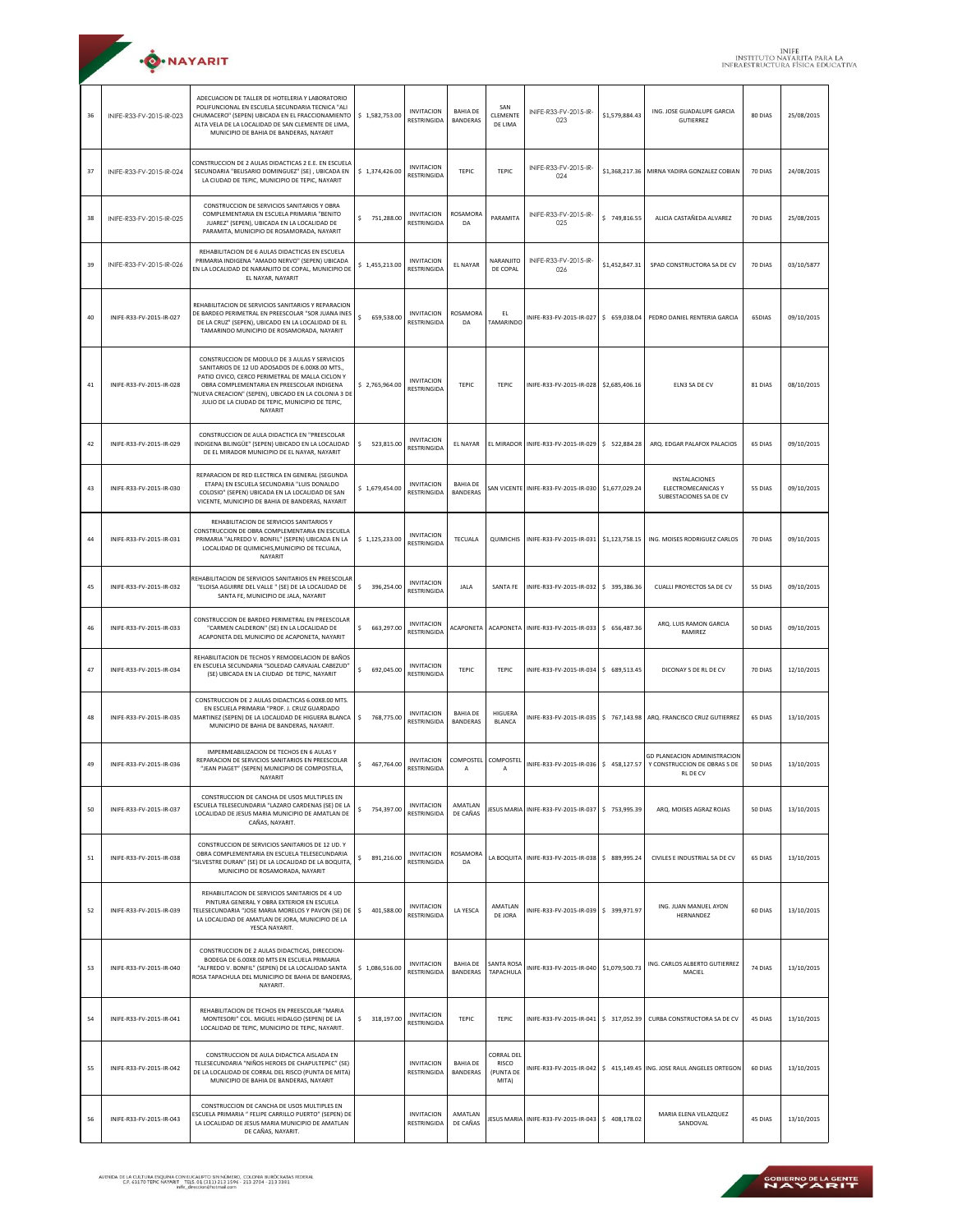| <b>.O.</b> NAYARIT |
|--------------------|
|                    |

| 57 | INIFE-R33-FV-2015-IR-044 | CONSTRUCCION DE MODULO DE 3 AULAS Y SERVICIOS<br>SANITARIOS DE 12 UD ADOSADOS DE 6.00X8.00 MTS.,<br>PATIO CIVICO, CERCO PERIMETRAL DE MALLA CICLON Y<br>OBRA COMPLEMENTARIA EN PREESCOLAR INDIGENA<br>NUEVA CREACION" (SEPEN), UBICADO EN LA COLONIA 3 DE<br>JULIO DE LA CIUDAD DE TEPIC, MUNICIPIO DE TEPIC,<br>NAYARIT | \$<br>766,396.00 | <b>INVITACION</b><br><b>RESTRINGIDA</b> | SANTIAGO<br><b>IXCUINTLA</b>       | <b>PUERTA DE</b><br>PALAPARES       | INIFE-R33-FV-2015-IR-044              | \$764,798.57   | YURI LARIOS NILA                                                                       | 65 DIAS  | 20/10/2015 |
|----|--------------------------|--------------------------------------------------------------------------------------------------------------------------------------------------------------------------------------------------------------------------------------------------------------------------------------------------------------------------|------------------|-----------------------------------------|------------------------------------|-------------------------------------|---------------------------------------|----------------|----------------------------------------------------------------------------------------|----------|------------|
| 58 | INIFE-R33-FV-2015-IR-045 | REHABILITACION DE SERVICIOS SANITARIOS DE 8 UD. E<br><b>IMPERMEABILIZACION DE 4 AULAS DIDACTICAS EN ESCUELA</b><br>TELESECUNDARIA "LUIS VILLA CASTAÑEDA" (SE) UBICADA<br>EN LA LOCALIDAD DE EL RESBALON MPIO DE ACAPONETA,<br>NAYARIT                                                                                    | \$<br>784,882.00 | <b>INVITACION</b><br>RESTRINGIDA        | ACAPONETA                          | EL<br><b>RESBALON</b>               | INIFE-R33-FV-2015-IR-045 \$781,652.29 |                | ARQ. GABRIEL ANTONIO ORTIZ<br><b>BORREGO</b>                                           | 60 DIAS  | 20/10/2015 |
| 59 | INIFE-R33-FV-2015-IR-046 | SUSTITUCION DE TECHOS DE 4 AULAS DIDACTICAS,<br>SANITARIOS Y LABORATORIO EN ESCUELA SECUNDARIA<br>"FELIPE CARRILLO PUERTO" (SEPEN) UBICADA EN LA<br>LOCALIDAD DE MEZQUITES EN EL MUNICIPIO DE AMATLAN<br>DE CAÑAS, NAYARIT                                                                                               | \$1,871,473.00   | <b>INVITACION</b><br>RESTRINGIDA        | AMATLAN<br>DE CAÑAS                |                                     |                                       |                | MEZQUITES   INIFE-R33-FV-2015-IR-046   \$1,868,690.72   PRR CONSTRUCTORA S DE RL DE CV | 67 DIAS  | 20/10/2015 |
| 60 | INIFE-R33-FV-2015-IR-047 | REHABILITACION DE 2 AULAS DIDACTICAS EN ESCUELA<br>RIMARIA "HERMENEGILDO GALEANA (SEPEN), UBICADA EN<br>LA LOCALIDAD DE LAS LUMBRES DEL MUNICIPIO DE<br>TECUALA, NAYARIT                                                                                                                                                 | \$<br>692,895.00 | <b>INVITACION</b><br><b>RESTRINGIDA</b> | TECUALA                            | LAS<br><b>LUMBRES</b>               | INIFE-R33-FV-2015-IR-047              |                | \$692,747.51 ARQ. RICARDO VAZQUEZ CALVILLO                                             | 60 DIAS  | 20/10/2015 |
| 61 | INIFE-R33-FV-2015-IR-048 | CONSTRUCCION DE BARDEO PERIMETRAL Y REPARACION DE<br>TECHOS DE AULAS DIDACTICAS EN GENERAL EN ESCUELA<br>SECUNDARIA TECNICA "REDENCION AGRARIA " (SEPEN)<br>UBICADA EN LA LOCALIDAD DE PANTANAL MUNICIPIO DE<br>XALISCO, NAYARIT                                                                                         | \$1,682,697.00   | <b>INVITACION</b><br>RESTRINGIDA        | XALISCO                            | PANTANAL                            | INIFE-R33-FV-2015-IR-048              | \$1,682,206.97 | SERVICIOS DE INGENIERIA LA CRUZ,<br>S.A. DE C.V.                                       | 67 DIAS  | 20/10/2015 |
| 62 | INIFE-R33-FV-2015-IR-049 | CONSTRUCCIOND E 2 MODULOS DE AULAS (6 AULAS DE<br>6X6) POR SUSTITUCION Y OBRA EXTERIOR EN ESCUELA<br>PRIMARIA " JUAN ESCUTIA" (SEPEN), UBICADA ENLA<br>LOCALIDAD DE LA PEÑITA DE JALTEMBA EN EL MUNICIPIO<br>DE COMPOSTELA, NAYARIT                                                                                      | \$2,215,670.00   | <b>INVITACION</b><br>RESTRINGIDA        | <b>COMPOSTEL</b><br>Α              | PEÑITA DE<br><b>JALTEMBA</b>        | NIFE-R33-FV-2015-IR-049               |                | \$2,210,432.98 ES GRUPO CONSTRUCTOR SA DE CV                                           | '67 DIAS | 20/10/2015 |
| 63 | INIFE-R33-FV-2015-IR-050 | REHABILITACION GENERAL DE 8 AULAS Y RED ELECTRICA<br>EXTERIOR EN ESCUELA PRIMARIA "MELCHOR OCAMPO"<br>(SEPEN) UBICADO EN LA LOCALIDAD DE EL JICOTE<br>MUNICIPIO DE TEPIC, NAYARIT.                                                                                                                                       | \$2,552,452.00   | <b>INVITACION</b><br>RESTRINGIDA        | <b>TEPIC</b>                       | <b>JICOTE</b>                       | INIFE-R33-FV-2015-IR-050              | \$2,550,053.83 | <b>GRUPO CONSTRUCTOR ILLMAN S</b><br>DE RL DE CV                                       | 67 DIAS  | 24/10/2015 |
| 64 | INIFE-R33-FV-2015-IR-051 | CONSTRUCCION DE UN AULA DE 2 E.E. EN PLANTA ALTA<br>PARA EL "COLEGIO DE ESTUDIOS CIENTIFICOS Y<br>TECNOLOGICOS DEL ESTADO DE NAYARIT" UBICADO EN LA<br>LOCALIDAD DE SAN JUAN DE ABAJO, MUNICIPIO DE BAHIA<br>DE BANDERAS; NAYARIT.                                                                                       | \$ 421,762.00    | <b>INVITACION</b><br>RESTRINGIDA        | <b>BAHIA DE</b><br><b>BANDERAS</b> | SAN JUAN D<br>ABAJO                 | INIFE-R33-FV-2015-IR-051              | \$420,929.64   | ARQ. JUAN MANUEL MONTES<br>GOMEZ                                                       | 60 DIAS  | 26/10/2015 |
| 65 | INIFE-R33-FV-2015-IR-052 | CONSTRUCCION DE AULA DIDACTICA ESTRUCTURA U2-C EN<br>PLANTA BAJA EN "COLEGIO DE ESTUDIOS CIENTIFICOS Y<br>TECNOLOGICOS DEL ESTADO DE NAYARIT"(C.E.C.Y.T.E) NO.<br>6 EN LA LOCALIDAD DE SAN FELIPE AZTATAN, MUNICIPIO DE<br>TECUALA, NAYARIT.                                                                             | \$<br>782,880.00 | <b>INVITACION</b><br>RESTRINGIDA        | TECUALA                            | <b>SAN FELIPE</b><br><b>AZTATAN</b> | NIFE-R33-FV-2015-IR-052 \$781,971.35  |                | <b>CONSTRUCCIONES E INGENIERIAS</b><br><b>GCH SA DE CV</b>                             | 67 DIAS  | 26/10/2015 |
| 66 | INIFE-R33-FV-2015-IR-053 | REHABILITACION DE AULA Y SERVICIOS SANITARIOS EN<br>ESCUELA TELESECUNDARIA "FRANCISCO PERALES LOBATO"<br>(SE) UBICADA EN LA LOCALIDAD DE (ACATAN DE LAS PIÑAS),<br>MUNICIPIO DE SANTIAGO IXCUINTLA, NAYARIT.                                                                                                             | \$<br>447,705.00 | <b>INVITACION</b><br>RESTRINGIDA        | SANTIAGO<br><b>IXCUINTLA</b>       | <b>ACATAN DE</b><br>LAS PIÑAS       | INIFE-R33-FV-2015-IR-053              | \$442,175.06   | <b>GABRIEL PLASCENCIA LOPEZ</b>                                                        | 60 DIAS  | 26/10/2015 |
| 67 | INIFE-R33-FV-2015-IR-054 | ADECUACION DE AULA DE MEDIOS Y CONSTRUCCION DE<br>CISTERNA DE 10 M3 EN ESCUELA PRIMARIA "GABRIEL<br>LEYVA" (SE) UBICADA EN LA COLONIA CENTRO DE LA<br>CIUDAD DE TEPIC, NAYARIT.                                                                                                                                          | \$<br>415,690.00 | <b>INVITACION</b><br>RESTRINGIDA        | <b>TEPIC</b>                       | TEPIC                               | INIFE-R33-FV-2015-IR-054              | $5$ 414.211.22 | ARQ. ULISES JAVIER RIVAS<br>ALTAMIRANO                                                 | 45 DIAS  | 26/10/2015 |
| 68 | INIFE-R33-FV-2015-IR-055 | CONSTRUCCION DE SERVICIOS SANITARIOS DE 4 UD Y OBRA<br>COMPLEMENTARIA EN ESCUELA PRIMARIA " 20 DE<br>NOVIEMBRE" (SEPEN), UBICADA EN LA LOCALIDAD DE EL<br>CANTON DE LOZADA, MUNICIPIO DE SANTIAGO<br>IXCUINTLA, NAYARIT.                                                                                                 | \$417,041.00     | <b>INVITACION</b><br>RESTRINGIDA        | SANTIAGO<br><b>IXCUINTLA</b>       | <b>CANTON DE</b><br>LOZADA          | INIFE-R33-FV-2015-IR-055              | \$417,015.96   | ING. CIPRIANO RENTERIA<br>SEGOVIANO                                                    | 50 DIAS  | 02/11/2015 |
| 69 | INIFE-R33-FV-2015-IR-056 | REHABILITACION DE 3 AULAS, AREA ADMINISTRATIVA Y<br>BODEGA EN ESCUELA SECUNDARIA "CONSTITUCION DE<br>1857" (SE), UBICADA EN LA LOCALIDAD DE COMPOSTELA,<br>MUNICIPIO DE COMPOSTELA, NAYARIT                                                                                                                              | \$1,314,495.00   | <b>INVITACION</b><br>RESTRINGIDA        | COMPOSTEL<br>Α                     | COMPOSTEL<br>А                      | INIFE-R33-FV-2015-IR-056              | \$1,313,252.61 | ARQ. AMPARO DEYANIRA<br>ALVARADO RODRIGUEZ                                             | 60 DIAS  | 02/11/2015 |
| 70 | INIFE-R33-FV-2015-IR-057 | REHABILITACION DE SERVICIOS SANITARIOS Y<br>CONSTRUCCION DE OBRA COMPLEMENTARIA EN ESCUELA<br>SECUNDARIA "MOISES SAENZ GARZA" (SEPEN), UBICADA EN<br>LA LOCALIDAD DE JALCOCOTAN, MUNICIPIO DE SAN BLAS.<br>NAYARIT                                                                                                       | \$766,972.00     | <b>INVITACION</b><br>RESTRINGIDA        | SAN BLAS                           |                                     | JALCOCOTAN INIFE-R33-FV-2015-IR-057   | \$764,677.17   | ING. VALENTINA FERNANDEZ<br>CASAS                                                      | 60 DIAS  | 02/11/2015 |
| 71 | INIFE-R33-FV-2015-IR-058 | CONSTRUCCION DE AULA DIDACTICA EN ESTRUCTURA<br>REGIONAL 6.00 X 8.00 MTS. AISLADA EN ESCUELA<br>TELESECUNDARIA "PAULINO VERDIN ROSALES" (SE),<br>UBICADA EN LA LOCALIDAD DE LLANO DEL TIGRE,<br>MUNICIPIO DE ROSAMORADA, NAYARIT                                                                                         | \$454,974.00     | <b>INVITACION</b><br>RESTRINGIDA        | ROSAMORA<br>DA                     | LLANO DEL<br>TIGRE                  | INIFE-R33-FV-2015-IR-058              | \$453,354.05   | ING. PIERO MASCORRO OLMOS                                                              | 60 DIAS  | 02/11/2015 |
| 72 | INIFE-R33-FV-2015-IR-059 | REHABILITACION DE RED ELECTRICA GENERAL DE EDIFICIOS<br>EN ESCUELA SECUNDARIA TECNICA NO. 7 "CRISTOBAL<br>COLON" (SEPEN). UBICADA EN LA LOCALIDAD DE SAN BLAS.<br>MUNICIPIO DE NAYARIT                                                                                                                                   | \$2,216,141.00   | <b>INVITACION</b><br><b>RESTRINGIDA</b> | SAN BLAS                           | SAN BLAS                            | INIFE-R33-FV-2015-IR-059              | \$2,213,440.89 | <b>INSTALACIONES</b><br>ELECTROMECANICAS Y<br>SUBESTACIONES SA DE CV                   | 50 DIAS  | 02/11/2015 |
| 73 | INIFE-R33-FV-2015-IR-060 | REHABILITACION DE TECHOS EN GENERAL DEL PLANTEL EN<br>ESCUELA PRIMARIA "NARCISO MENDOZA" (SEPEN),<br>UBICADA EN LA LOCALIDAD DE IXTLAN DEL RIO, MUNICIPIO<br>DE IXTLAN DEL RIO, NAYARIT.                                                                                                                                 | \$<br>958,674.00 | <b>INVITACION</b><br>RESTRINGIDA        | IXTLAN DEL<br><b>RIO</b>           | <b>IXTLAN DEL</b><br><b>RIO</b>     | INIFE-R33-FV-2015-IR-060              | \$955,085.70   | ARQ. FERNANDO JESUS SANCHEZ<br>SATARAIN                                                | 59 DIAS  | 03/11/2015 |

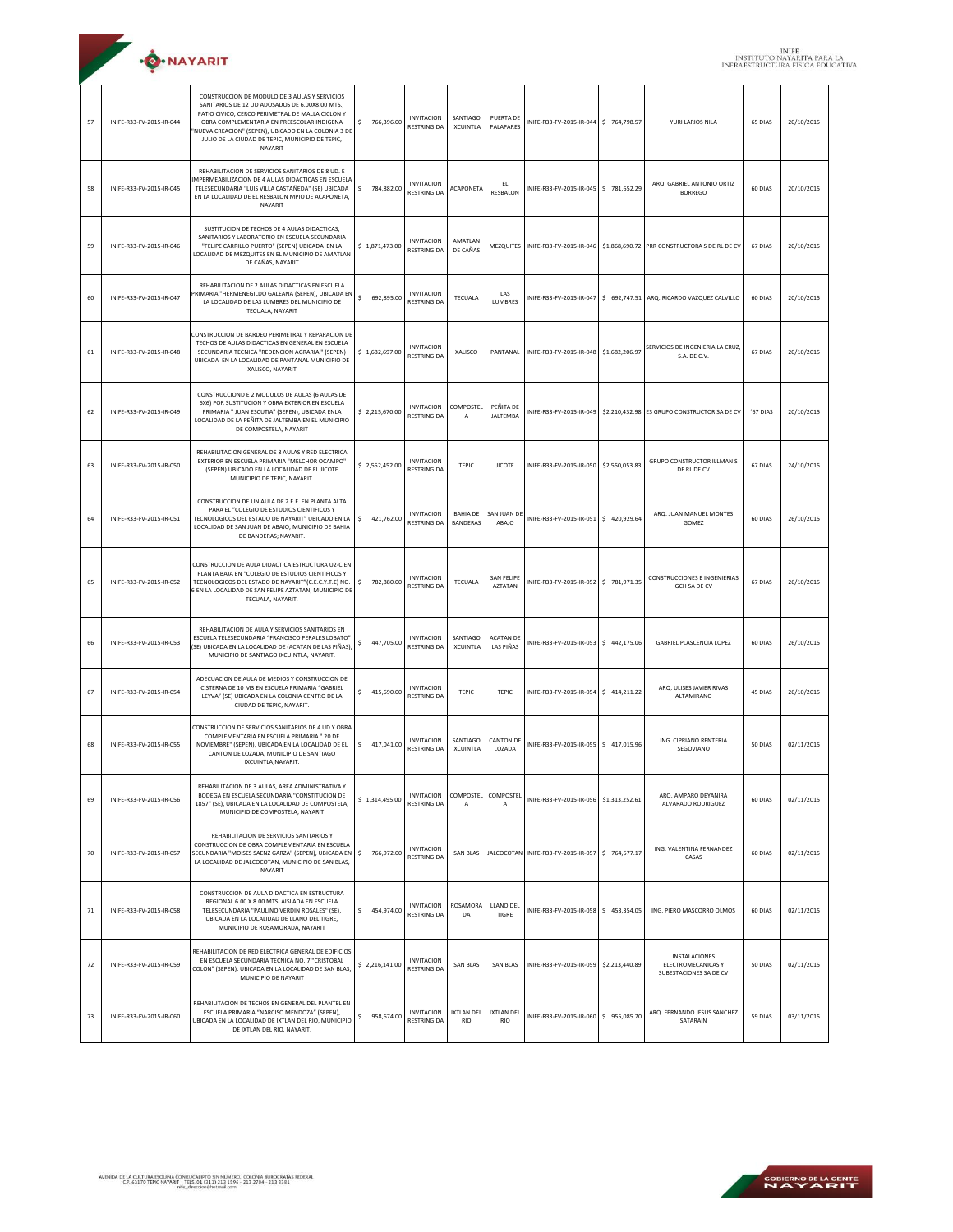| <b>O</b> .NAYARIT |
|-------------------|
|                   |

| 74 | INIFE-R33-FV-2015-IR-061 | CONSTRUCCION DE 270.00 MTS DE BARDEO PERIMETRAL<br>EN ESCUELA TELESECUNDARIA "FIDEL HERRERA VILLA" (SE)<br>UBICADA EN LA LOCALIDAD DE PAJARITOS, MUNICIPIO DE<br>TECUALA, NAYARIT.                                                                      | \$<br>931,995.00  | <b>INVITACION</b><br><b>RESTRINGIDA</b> | TECUALA                            |                                        | PAJARITOS INIFE-R33-FV-2015-IR-061 \$ 919,408.72  |                | ISLAS VERA DISEÑO Y<br>CONSTRUCCION SA DE CV                           | 59 DIAS | 03/11/2015 |
|----|--------------------------|---------------------------------------------------------------------------------------------------------------------------------------------------------------------------------------------------------------------------------------------------------|-------------------|-----------------------------------------|------------------------------------|----------------------------------------|---------------------------------------------------|----------------|------------------------------------------------------------------------|---------|------------|
| 75 | INIFE-R33-FV-2015-IR-062 | REHABILITACION DE SERVICIOS SANITARIOS E<br>IMPERMEABILIZACION DE 3 AULAS DIDACTICAS EN ESCUELA<br>TELESECUNDARIA "RICARDO FLORES MAGON", (SE)<br>UBICADA EN LA LOCALIDAD DE VADO DEL CORA (ESTACION<br>PANI), MUNICIPIO DE SANTIAGO IXCUINTLA, NAYARIT | \$583,401.00      | <b>INVITACION</b><br><b>RESTRINGIDA</b> | SANTIAGO<br><b>IXCUINTLA</b>       | VADO DEL<br>CORA<br>(ESTACION<br>PANI) | INIFE-R33-FV-2015-IR-062 \$ 582,247.81            |                | RIPEJMA CONSTRUCCIONES SA DE<br>CV                                     | 59 DIAS | 03/11/2015 |
| 76 | INIFE-R33-FV-2015-IR-063 | REPARACION DE 2 AULAS DIDACTICAS, CONSTRUCCION DE<br>DIRECCION EN ESCUELA PRIMARIA INDIGENA "OLIVERIO<br>VARGAS HERNANDEZ" (SEPEN) UBICADA EN LA LOCALIDAD<br>DE ZOQUIPAN, MUNICIPIO DEL NAYAR, NAYARIT                                                 | \$<br>956,545.00  | <b>INVITACION</b><br>RESTRINGIDA        | EL NAYAR                           |                                        | ZOQUIPAN INIFE-R33-FV-2015-IR-063 \$ 953,081.91   |                | ING. CARLOS ABEL RODRIGUEZ<br>ALCANTAR                                 | 59 DIAS | 03/11/2015 |
| 77 | INIFE-R33-FV-2015-IR-064 | CONSTRUCCION DE AULA DIDACTICA ESTRUCTURA<br>REGIONAL 6.00X8.00 MTS EN ESCUELA PRIMARIA<br>"JAKAMUNA" (SEPEN) UBICADA EN LA LOCALIDAD DE<br>ENCINOS, MUNICIPIO DEL NAYAR, NAYARIT.                                                                      | \$.<br>638,758.00 | <b>INVITACION</b><br>RESTRINGIDA        | <b>EL NAYAR</b>                    | <b>ENCINOS</b>                         | INIFE-R33-FV-2015-IR-064                          | \$ 638,085.31  | LIC. RAUL ROSAS OREGEL                                                 | 59 DIAS | 03/11/2015 |
| 78 | INIFE-R33-FV-2015-IR-065 | CONSTRUCCION DE DIRECCION, ESTRUCTURA REGIONAL<br>6.00 X 8.00 MTS. Y SUSTICUCION DE CANCHA DE USOS<br>MULTIPLES EN ESCUELA TELESECUNDARIA "AMADO NERVO"<br>(SE), UBICADA EN LA LOCALIDAD DE NOVILLERO MUNICIPIO<br>DE TECUALA, NAYARIT.                 | \$1,224,886.00    | <b>INVITACION</b><br>RESTRINGIDA        | TECUALA                            | EL<br>NOVILLERO                        | INIFE-R33-FV-2015-IR-065 \$1,223,315.61           |                | EDIFICAZIONE AMARAL SA DE CV                                           | 65 DIAS | 01/12/2015 |
| 79 | INIFE-R33-FV-2015-IR-066 | REHABILITACION DE MODULO DE 2 AULAS DIDACTICAS Y<br>SERVICIOS SANITARIOS EN ESCUELA PRIMARIA "BENITO<br>JUAREZ" (SEPEN), UBICADA EN LA LOCALIDAD DE LAS PILAS<br>(EL TEPEGUAJE), MUNICIPIO DE TEPIC, NAYARIT                                            | \$.<br>908,231.00 | <b>INVITACION</b><br>RESTRINGIDA        | TEPIC                              | LAS PILAS (EL<br>TEPEGUAJE)            | INIFE-R33-FV-2015-IR-066 \$905,380.80             |                | GI Y ALEJANDRO, S.A. DE C.V.                                           | 70 DIAS | 30/11/2015 |
| 80 | INIFE-R33-FV-2015-IR-067 | CONSTRUCCION DE AULA DE USOS MULTIPLES 8X12 MTS.<br>EN ESCUELA PRIMARIA " REPUBLICA DE CUBA" (SEPEN).<br>UBICADA EN LA LOCALIDAD DE LAS JARRETADERAS,<br>MUNICIPIO DE BAHIA DE BANDERAS, NAYARIT                                                        | \$.<br>758.852.00 | <b>INVITACION</b><br>RESTRINGIDA        | <b>BAHIA DE</b><br><b>BANDERAS</b> | LAS<br>AS                              | IARRETADER INIFE-R33-FV-2015-IR-067 \$748,044.37  |                | ING. IOSE MANUEL MORENO<br>OLMEDO                                      | 60 DIAS | 01/12/2015 |
| 81 | INIFF-R33-FV-2015-IR-068 | CONSTRUCCION DE LABORATORIO POLIFUNCIONAL EN<br>ESCUELA TELESECUNDARIA "JOSE MARIA PINO SUAREZ"<br>(SE), UBICADA EN LA LOCALIDAD DE HIGUERA BLANCA,<br>MUNICIPIO DE BAHIA DE BANDERAS, NAYARIT                                                          | \$1,205,916.00    | <b>INVITACION</b><br>RESTRINGIDA        | <b>BAHIA DE</b><br><b>BANDERAS</b> | HIGUERA<br><b>BLANCA</b>               |                                                   |                | INIFE-R33-FV-2015-IR-068 \$1,204,876.07 ING. JOSE RAUL ANGELES ORTEGON | 70 DIAS | 01/12/2015 |
| 82 | INIFE-R33-FV-2015-IR-069 | CONSTRUCCION DE AULA DE MEDIOS DE 6.00X8.00 MTS. EN<br>ESCUELA TELESECUNDARIA "FERNANDO MONTES DE OCA"<br>(SE), UBICADA EN LA LOCALIDAD DE RINCON DE<br>GUAYABITOS, MUNICIPIO DE COMPOSTELA, NAYARIT                                                    | \$.<br>737,402.00 | <b>INVITACION</b><br>RESTRINGIDA        | COMPOSTEL<br>A                     |                                        | GUAYABITOS INIFE-R33-FV-2015-IR-069 \$737,401.97  |                | CONSTRUCTORA MARALINE S DE RL<br>DE CV                                 | 65 DIAS | 01/12/2015 |
| 83 | INIFE-R33-FV-2015-IR-070 | REHABILITACION DE BARDEO PERIMETRAL Y ANDADOR EN<br>ESCUELA PRIMARIA "EMILIANO ZAPATA" (SEPEN), UBICADA<br>EN LA LOCALIDAD DE ESTANCIA DE LOS LOPEZ, MUNICIPIO<br>DE AMATLAN DE CAÑAS, NAYARIT                                                          | \$.<br>715,419.00 | <b>INVITACION</b><br>RESTRINGIDA        | AMATLAN<br>DE CAÑAS                | ESTANCIA DE<br><b>LOS LOPEZ</b>        |                                                   |                | INIFE-R33-FV-2015-IR-070   \$ 713,622.20 ING. MANUEL CORREA CERVANTES  | 55 DIAS | 01/12/2015 |
| 84 | INIFE-R33-FV-2015-IR-071 | CONSTRUCCION DE AULA DIDACTICA ESTRUCTURA U2-C EN<br>C.E.C.Y.T.E.N. UBICADO EN LA LOCALIDAD DE LAS VARAS,<br>MUNICIPIO DE COMPOSTELA, NAYARIT.                                                                                                          | \$.<br>600,627.00 | <b>INVITACION</b><br>RESTRINGIDA        | COMPOSTEL<br>А                     | <b>LAS VARAS</b>                       | INIFE-R33-FV-2015-IR-071<br><sup>1</sup>          | \$ 593,167.24  | ARQ. BERING ISRAEL VILLEGAS<br>ALANIZ                                  | 60 DIAS | 03/12/2015 |
| 85 | INIFE-R33-FV-2015-IR-071 | IMPERMEABILIZACION DE MODULO DE 3 AULAS<br>DIDACTICAS, DIRECCION Y SERVICIOS SANITARIOS EN<br>PREESCOLAR "MIGUEL HIDALGO" (SEPEN), UBICADO EN LA<br>LOCALIDAD DE ZACUALPAN, MUNICIPIO DE COMPOSTELA,<br>NAYARIT.                                        | \$<br>499,313.00  | <b>INVITACION</b><br>RESTRINGIDA        | COMPOSTEL<br>Α                     | ZACUALPAN                              | INIFE-R33-FV-2015-IR-071<br>$\overline{2}$        | \$493,297.62   | ARQ. BERING ISRAEL VILLEGAS<br>ALANIZ                                  | 45 DIAS | 03/12/2015 |
| 86 | INIFE-R33-FV-2015-IR-072 | REHABILITACION DE SERVICIOS SANITARIOS Y OBRA<br>COMPLEMENTARIA EN PREESCOLAR "LUIS CASTILLO<br>LEDON" (SE) UBICADO EN LA LOCALIDAD DE PLATANITOS,<br>MUNICIPIO DE TEPIC. NAYARIT.                                                                      | \$ 423,277.00     | <b>INVITACION</b><br>RESTRINGIDA        | <b>TEPIC</b>                       | PLATANITOS                             | INIFE-R33-FV-2015-IR-072-<br>$\mathbf{1}$         | \$423,202.51   | ARQ. JUAN MANUEL MONTES<br>GOMEZ                                       | 60 DIAS | 03/12/2015 |
| 87 | INIFE-R33-FV-2015-IR-072 | REHABILITACION DE TECHOS DE 2 AULAS EN PREESCOLAR<br>"FCO VILLEGAS LOERA" (SE), UBICADO EN MUNICIPIO DE<br>TEPIC, NAYARIT.                                                                                                                              | \$ 132,497.00     | <b>INVITACION</b><br>RESTRINGIDA        | TEPIC                              | TEPIC                                  | INIFE-R33-FV-2015-IR-072<br>$\overline{2}$        | \$132,410.03   | ARQ. JUAN MANUEL MONTES<br>GOMEZ                                       | 40 DIAS | 03/12/2015 |
| 88 | INIFE-R33-FV-2015-IR-073 | CONSTRUCCION DE 2 AULAS DIDACTICAS; UNA EN<br>ESTRUCTURA "U2-C" DE 3 E.E. Y OTRA EN ESTRUCTURA "U1-<br>C" DE 2 E.E. EN ESCUELA SECUNDARIA "EDUARDO PAZ<br>SALAZAR" (SE), UBICADA EN EL MUNICIPIO DE TEPIC,<br>NAYARIT.                                  | \$1,226,778.00    | <b>INVITACION</b><br>RESTRINGIDA        | TEPIC                              | TEPIC                                  | INIFE-R33-FV-2015-IR-073 \$1,225,573.63           |                | SERVICIOS PROFECIONALES EN<br>ARQUITECTURA Y DECORACION SA<br>DE CV    | 70 DIAS | 03/12/2015 |
| 89 | INIFE-R33-FV-2015-IR-074 | REHABILITACION DE 3 AULAS DIDACTICAS EN ESCUELA<br>TELESECUNDARIA "MOISES AYALA ACOSTA" (SE), UBICADA<br>EN LA LOCALIDAD DE SANTA TERESA, MUNICIPIO DE EL<br>NAYAR, NAYARIT.                                                                            | \$<br>482.687.00  | <b>INVITACION</b><br>RESTRINGIDA        | <b>EL NAYAR</b>                    | SANTA<br>TERESA                        | INIFE-R33-FV-2015-IR-074 \$480,794.68             |                | ING. JESUS ALFREDO PINTADO<br>VARGAS                                   | 45 DIAS | 03/12/2015 |
| 90 | INIFE-R33-FV-2015-IR-075 | CONSTRUCCION DE AULA DE MEDIOS, ESTRUCTURA<br>REGIONAL DE 6.00X 8.00 MTS EN ESCUELA<br>FELESECUNDARIA "VENUSTIANO CARRANZA" (SE), UBICADA<br>EN LA LOCALIDAD DE LA YESCA, EN EL MUNICIPIO DE LA<br>YESCA, NAYARIT.                                      | \$1,256,108.00    | <b>INVITACION</b><br>RESTRINGIDA        | LA YESCA                           | <b>LA YESCA</b>                        | INIFE-R33-FV-2015-IR-075                          | \$1,251,131.28 | ARQ. CRUZ GUADALUPE GARCIA<br>ACEDO                                    | 65 DIAS | 03/12/2015 |
| 91 | INIFE-R33-FV-2015-IR-076 | CONSTRUCCION DE AULA COCINA EN ESTRUCTURA<br>REGIONAL DE 6.00X8.00MTS EN ESCUELA PRIMARIA<br>"BENITO JUAREZ" (SEPEN), UBICADA EN LA LOCALIDAD DE<br>PUENTE DE CAMOTLAN, MUNICIPIO DE LA YESCA, NAYARIT.                                                 | \$.<br>831.154.00 | <b>INVITACION</b><br>RESTRINGIDA        | LA YESCA                           | <b>PUENTE DE</b><br>CAMOTLAN           | INIFE-R33-FV-2015-IR-076 \$ 825,666.64            |                | ARQ. JOSE LUIS LOPEZ BENITEZ                                           | 60 DIAS | 03/12/2015 |
| 92 | INIFE-R33-FV-2015-IR-077 | CONSTRUCCION DE BARDEO PERIMETRAL EN ESCUELA<br>PRIMARIA "ESTADO DE NAYARIT" (SEPEN), UBICADO EN LA<br>LOCALIDAD DE JALCOCOTAN, MUNICIPIO DE SAN BLAS,<br>NAYARIT                                                                                       | \$<br>322,606.46  | <b>INVITACION</b><br>RESTRINGIDA        | SAN BLAS                           |                                        | JALCOCOTAN INIFE-R33-FV-2015-IR-077 \$ 322,606.46 |                | ING. JESUS ALFREDO PINTADO<br>VARGAS                                   | 50 DIAS | 04/12/2015 |

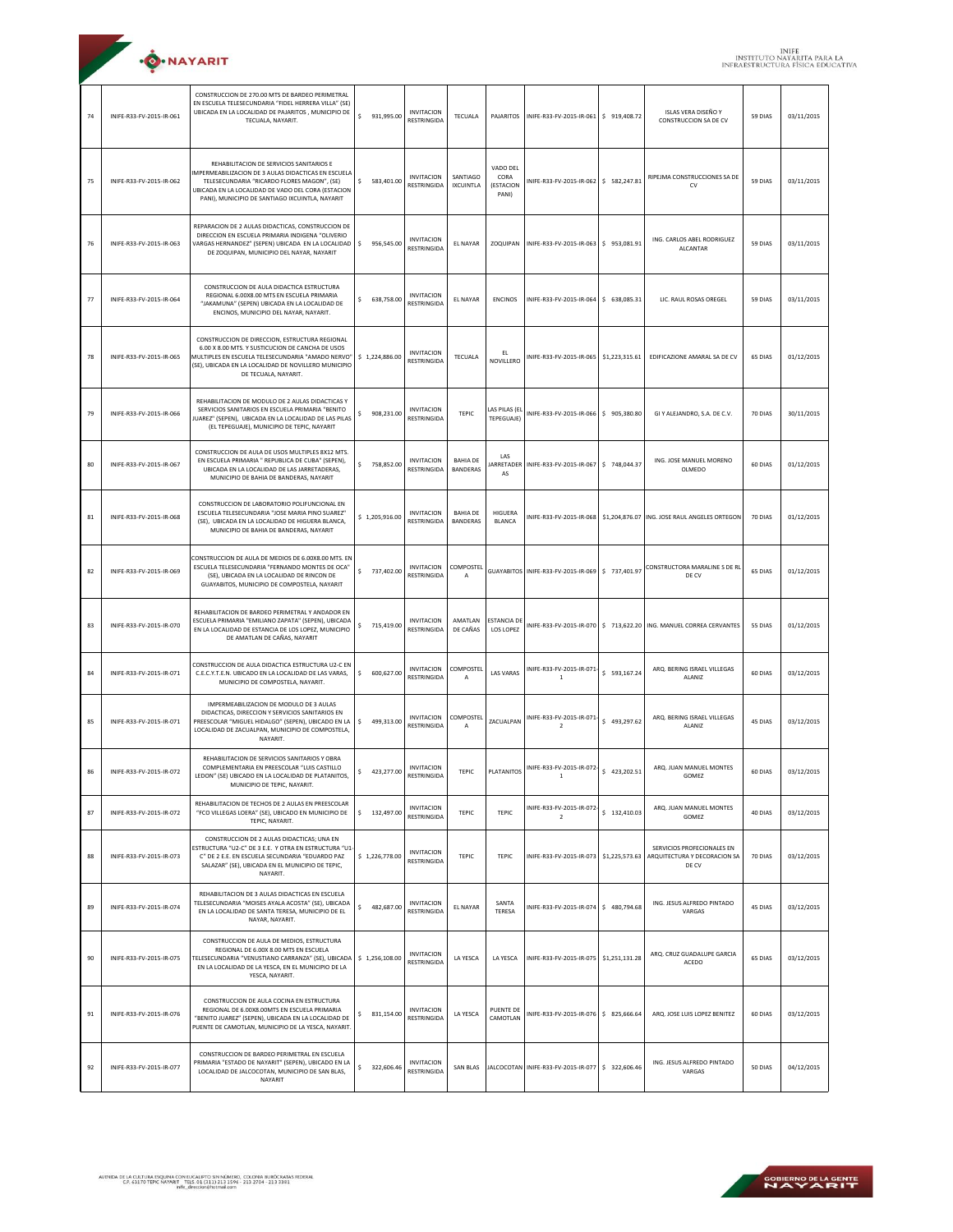|     | ·O·NAYARIT               |                                                                                                                                                                                                                                                             |                  |                                         |                                    |                        |                                                      |                |                                                                                 |         | <b>INIFE</b><br>INSTITUTO NAYARITA PARA LA<br>INFRAESTRUCTURA FÍSICA EDUCATIVA |
|-----|--------------------------|-------------------------------------------------------------------------------------------------------------------------------------------------------------------------------------------------------------------------------------------------------------|------------------|-----------------------------------------|------------------------------------|------------------------|------------------------------------------------------|----------------|---------------------------------------------------------------------------------|---------|--------------------------------------------------------------------------------|
| 93  | INIFE-R33-FV-2015-IR-078 | CONSTRUCCION DE TALLERES DE COCINA Y OBRA<br>COMPLEMENTARIA EN ESCUELA SECUNDARIA "FERNANDO<br>MONTAÑO" (SE) UBICADA EN EL FRACCIONAMIENTO<br>JACARANDAS DE LA CIUDAD DE TEPIC, MUNICIPIO DE TEPIC,<br>NAYARIT                                              | \$1,010,517.00   | <b>INVITACION</b><br>RESTRINGIDA        | TEPIC                              | TEPIC                  | INIFE-R33-FV-2015-IR-078 \$1,009,573.45              |                | ARQ. JOSE ISABEL PACHECO<br>ROSALES                                             | 70 DIAS | 03/12/2015                                                                     |
| 94  | INIFE-R33-FV-2015-IR-079 | CONSTRUCCION DE AULA DE MEDIOS DE 6.00X8.00 MTS.<br>ADOSADA Y DIRECCION EN ESCUELA PRIMARIA " CAUDILLOS<br>DE MEXICO" (SE), UBICADA EN INFONAVIT LAS BRISAS DE LA<br>CIUDAD DE TEPIC, MUNICIPIO DE TEPIC, NAYARIT                                           | \$1,025,206.00   | <b>INVITACION</b><br><b>RESTRINGIDA</b> | <b>TEPIC</b>                       | TEPIC                  | INIFE-R33-FV-2015-IR-079                             |                | \$1,023,027.04 ARQ. RICARDO VAZQUEZ CALVILLO                                    | 65 DIAS | 03/12/2015                                                                     |
| 95  | INIFE-R33-FV-2015-IR-080 | REHABILITACION DE RED ELECTRICA GENERAL EN<br>PREESCOLAR "FEDERICO FROEBEL" (SE), UBICADO EN LA<br>LOCALIDAD DE XALISCO, DEL MUNICIPIO DE XALISCO,<br>NAYARIT                                                                                               | \$<br>446,638.00 | <b>INVITACION</b><br>RESTRINGIDA        | XALISCO                            | XALISCO                | INIFE-R33-FV-2015-IR-080                             | \$442,819.37   | INSTALACIONES<br>ELECTROMECANICAS Y<br>SUBESTACIONES SA DE CV                   | 30 DIAS | 04/12/2015                                                                     |
| 96  | INIFE-R33-FV-2015-IR-081 | REHABILITACION DE RED ELECTRICA GENERAL, SUMINISTRO<br>Y COLOCACION DE TRANSFORMADOR DE 75 KVA E<br>INSTALACION DE MALLA DE SEGURIDAD EN ESCUELA<br>PRIMARIA "JOSE MARIA MORELOS" (SE), UBICADO EN LA<br>LOCALIDAD DE TUXPAN MUNICIPIO DE TUXPAN NAYARIT    | \$1,087,994.00   | <b>INVITACION</b><br><b>RESTRINGIDA</b> | <b>TUXPAN</b>                      | TUXPAN                 | INIFE-R33-FV-2015-IR-081                             | \$1,086,264,24 | <b>MEGA SERVICIOS</b><br>ELECTROMECANICOS SA                                    | 50 DIAS | 04/12/2015                                                                     |
| 97  | INIFE-R33-FV-2015-IR-082 | CONSTRUCCION DE UN AULA COCINA AISLADA DE 6.00 X<br>8.00 MTS. Y OBRA COMPLEMENTARIA EN ESCUELA "MIGUEL<br>HIDALGO" (SEPEN), UBICADA EN LA LOCALIDAD DE<br>CERRITOS, MUNICIPIO DE AMATLAN DE CAÑAS, NAYARIT                                                  | s.<br>670,167.00 | <b>INVITACION</b><br>RESTRINGIDA        | AMATLAN<br>DE CAÑAS                | CERRITOS               | INIFE-R33-FV-2015-IR-082                             | \$ 668,004.73  | INNOVACION CONSTRUCCIONES Y<br>DISEÑO SA DE CV                                  | 60 DIAS | 04/12/2015                                                                     |
| 98  | INIFF-R33-FV-2015-IR-083 | REHABILITACION GENERAL DE RED ELECTRICA (2 TALLERES<br>BIBLIOTECA, 12 AULAS, ADMINISTRACION) 1era ETAPA EN<br>ESCUELA SECUNDARIA "AMADO NERVO" VALLE DORADO<br>(SEPEN). UBICADO EN LA LOCALIDAD DE MEZCALES, DEL<br>MUNICIPIO DE BAHIA DE BANDERAS, NAYARIT | \$1,298,219.00   | <b>INVITACION</b><br>RESTRINGIDA        | <b>BAHIA DE</b><br><b>BANDERAS</b> |                        |                                                      |                | MEZCALEZ   INIFE-R33-FV-2015-IR-083 \$1,293,255.64 PEDRO ANTONIO TIZNADO OLVERA | 50 DIAS | 04/12/2015                                                                     |
| 99  | INIFE-R33-FV-2015-IR-084 | REHABILITACION DE LABORATORIO DE CIENCIA EN ESCUELA<br>SECUNDARIA "FRAY JUNIPERO SERRA" (SEPEN), UBICADA EN<br>LA LOCALIDAD DE BUCERIAS, MUNICIPIO DE BAHIA DE<br>BANDERAS, NAYARIT                                                                         | \$<br>808,768.00 | <b>INVITACION</b><br>RESTRINGIDA        | <b>BAHIA DE</b><br><b>BANDERAS</b> | <b>BUCERIAS</b>        | INIFE-R33-FV-2015-IR-084                             | \$ 802,630.44  | CONSTRUCTORA TECNICA<br>MOLOLOA SA DE CV                                        | 50 DIAS | 08/12/2015                                                                     |
| 100 | INIFE-R33-FV-2015-IR-085 | CONSTRUCCION DE UN DOMO ESCOLAR EN ESCUELA<br>PRIMARIA "FELIPE ANGELES" (SEPEN), UBICADO EN LA<br>COLONIA MIRAVALLES DE LA CIUDAD DE TEPIC, MUNICIPIO<br>DE TEPIC, NAYARIT.                                                                                 | \$1,219,959.00   | <b>INVITACION</b><br>RESTRINGIDA        | <b>TEPIC</b>                       | TEPIC                  | INIFE-R33-FV-2015-IR-085                             | \$1,215,263.48 | JORGE EDUARDO CASILLAS<br>ALCANTAR                                              | 60 DIAS | 08/12/2015                                                                     |
| 101 | INIFE-R33-FV-2015-IR-086 | IMPERMEABILIZACION DE TECHOS EN ESCUELA PRIMARIA<br>"AMADO FLETES", (SE) UBICADA EN LA CIUDAD DE TEPIC,<br>MUNICIPIO DE TEPIC, NAYARIT.                                                                                                                     | \$<br>416,682.00 | <b>INVITACION</b><br>RESTRINGIDA        | TEPIC                              | TEPIC                  | INIFE-R33-FV-2015-IR-086                             | \$416,395.64   | DICONAY S DE RL DE CV                                                           | 45 DIAS | 12/12/2015                                                                     |
| 102 | INIFE-R33-FV-2015-IR-087 | CONSTRUCCION DE PATIO CIVICO CON ESTRUCTURA TIPO<br>CANCHA DE USOS MULTIPLES EN ESCUELA<br>TELESECUNDARIA "FRANCISCO I. MADERO" (SE), DE LA<br>LOCALIDAD DE CERRITOS DEL MUNICIPIO DE AMATLAN DE<br>CAÑAS, NAYARIT                                          | 444,282.00<br>S. | <b>INVITACION</b><br>RESTRINGIDA        | AMATLAN<br>DE CAÑAS                | CERRITOS               | INIFE-R33-FV-2015-IR-087                             | \$443,600.96   | ARAM ZAZU EDIFICACIONES S DE RL<br>DE CV                                        | 45 DIAS | 14/12/2015                                                                     |
| 103 | INIFE-R33-FV-2015-IR-088 | REPARACION DE TECHO DE 2 MODULOS Y CONSTRUCCION<br>DE DOMO EN ESCUELA SECUNDARIA TECNICA "EULOGIO<br>PARRA", COL. MIGUEL HIDALGO (SEPEN), DE LA CIUDAD DE<br>TEPIC, NAYARIT                                                                                 | \$1,324,307.00   | <b>INVITACION</b><br>RESTRINGIDA        | TEPIC                              | TEPIC                  | INIFE-R33-FV-2015-IR-088                             |                | \$1,323,341.24 NORMA LILIANA ZAMORA ROMERO                                      | 50 DIAS | 12/12/2015                                                                     |
| 104 | INIFE-R33-FV-2015-IR-089 | REHABILITACION DE 3 AULAS DIDACTICAS ESTRUCTURA<br>REGIONAL Y SERVICIOS SANITARIOS DE 4 UD EN ESCUELA<br>TELESECUNDARIA "MANUEL LOZADA" (SE), UBICADA EN LA<br>LOCALIDAD DE APOZOLCO, MUNICIPIO DE LA YESCA,<br>NAYARIT                                     | \$1,347,470.00   | <b>INVITACION</b><br><b>RESTRINGIDA</b> | LA YESCA                           |                        | APOZOLCO INIFE-R33-FV-2015-IR-089                    | \$1,345,113.33 | MIGIO SA DE CV                                                                  | 60 DIAS | 14/12/2015                                                                     |
| 105 | INIFE-R33-FV-2015-IR-090 | REHABILITACION DE SERVICIOS SANITARIOS Y OBRA<br>COMPLEMENTARIA EN ESCUELA PRIMARIA "MIGUEL<br>HIDALGO", (SEPEN), SALDOS 2014, UBICADA EN LA<br>LOCALIDAD DE LAS HIGUERAS, MUNICIPIO DE SANTIAGO<br>IXCUINTLA, NAYARIT                                      | \$353,767.00     | <b>INVITACION</b><br>RESTRINGIDA        | SANTIAGO<br><b>IXCUINTLA</b>       | LAS<br><b>HIGUERAS</b> | INIFE-R33-FV-2015-IR-090 \$ 352,333.93               |                | CARLOS ALBERTO MACEDO<br>CASTILLO                                               | 60 DIAS | 14/12/2015                                                                     |
| 106 | INIFE-R33-FV-2015-IR-091 | CONSTRUCCION DE AULA COCINA EN ESCUELA PRIMARIA<br>'ROSARIO CASTELLANOS FIGUEROA" (SEPEN), UBICADA EN<br>LA LOCALIDAD DE SAN VICENTE, MUNICIPIO DE BAHIA DE<br>BANDERAS, NAYARIT.                                                                           | \$<br>681,271.00 | <b>INVITACION</b><br>RESTRINGIDA        | <b>BAHIA DE</b><br><b>BANDERAS</b> |                        | SAN VICENTE INIFE-R33-FV-2015-IR-091                 | \$ 679,651.96  | CONSTRUCTORA L MUÑOZ SA DE<br>CV                                                | 60 DIAS | 23/12/2015                                                                     |
| 107 | INIFE-R33-FV-2015-IR-092 | REHABILITACION GENERAL DE SERVICIOS SANITARIOS EN<br>ESCUELA SECUNDARIA GENERAL "REVOLUCION" (SEPEN),<br>UBICADA EN LA CIUDAD DE TEPIC, MUNICIPIO DE TEPIC,<br>NAYARIT                                                                                      | \$<br>862,898.00 | <b>INVITACION</b><br>RESTRINGIDA        | <b>TEPIC</b>                       | TEPIC                  | INIFE-R33-FV-2015-IR-092 \$ 861,660.26               |                | DICONAY S DE RL DE CV                                                           | 60 DIAS | 22/12/2015                                                                     |
| 108 | INIFE-R33-FV-2015-IR-093 | CONSTRUCCION DE AULA-COCINA DE 6.00X8.00 MTS<br>AISLADA EN ESCUELA " REVOLUCION" (SEPEN), UBICADA EN<br>LA LOCALIDAD DE COAMILES, MUNICIPIO DE TUXPAN,<br>NAYARIT.                                                                                          | \$<br>789,313.00 | <b>INVITACION</b><br>RESTRINGIDA        | TUXPAN                             |                        | COAMILES   INIFE-R33-FV-2015-IR-093 \$ 786,436.88    |                | CONSTRUCCIONES FRANJA SA DE<br>CV                                               | 60 DIAS | 23/12/2015                                                                     |
| 109 | INIFE-R33-FV-2015-IR-094 | CONSTRUCCION DE DOMO ESCOLAR EN ESCUELA PRIMARIA<br>"ENRIQUE C. REBSAMEN" (SEPEN), UBICADA EN LA<br>LOCALIDAD DE ATONALISCO, MUNICIPIO DE TEPIC, NAYARIT                                                                                                    | \$1,251,424.00   | <b>INVITACION</b><br>RESTRINGIDA        | <b>TEPIC</b>                       |                        | ATONALISCO INIFE-R33-FV-2015-IR-094                  | \$1,249,044.04 | PAOLA ELIZABETH PEREZ GODOY                                                     | 60 DIAS | 08/12/2015                                                                     |
| 110 | INIFE-R33-FV-2015-IR-095 | CONSTRUCCION DE CARCAMO DE BOMBEO EN PREESCOLAR<br>"ESTEBAN BACA CALDERON" (SEPEN) UBICADO EN LA<br>LOCALIDAD DE AGUAMILPA, MUNICIPIO DE BAHIA DE<br>BANDERAS, NAYARIT                                                                                      | \$<br>421,580.00 | <b>INVITACION</b><br>RESTRINGIDA        | <b>BAHIA DE</b><br><b>BANDERAS</b> |                        | AGUAMILPA   INIFE-R33-FV-2015-IR-095   \$ 419,383.79 |                | CONSTRUCCIONES E INGENIERIA<br>G.C.H.                                           | 45 DIAS | 10/12/2015                                                                     |
| 111 | INIFE-R33-FV-2015-IR-096 | CONSTRUCCION DE DOMO ESCOLAR Y SUSTITUCION DE<br>CANCHA DEPORTIVA EN ESCUELA PRIMARIA "REFORMA<br>AGRARIA" (SEPEN), UBICADA EN LA LOCALIDAD DE<br>JALCOCOTAN, MUNICIPIO DE SAN BLAS, NAYARIT                                                                | \$1,600,603.00   | <b>INVITACION</b><br>RESTRINGIDA        | SAN BLAS                           |                        | JALCOCOTAN INIFE-R33-FV-2015-IR-096                  | \$1,594,683.26 | LETICIA RAMIREZ PELAYO                                                          | 70 DIAS | 09/12/2015                                                                     |

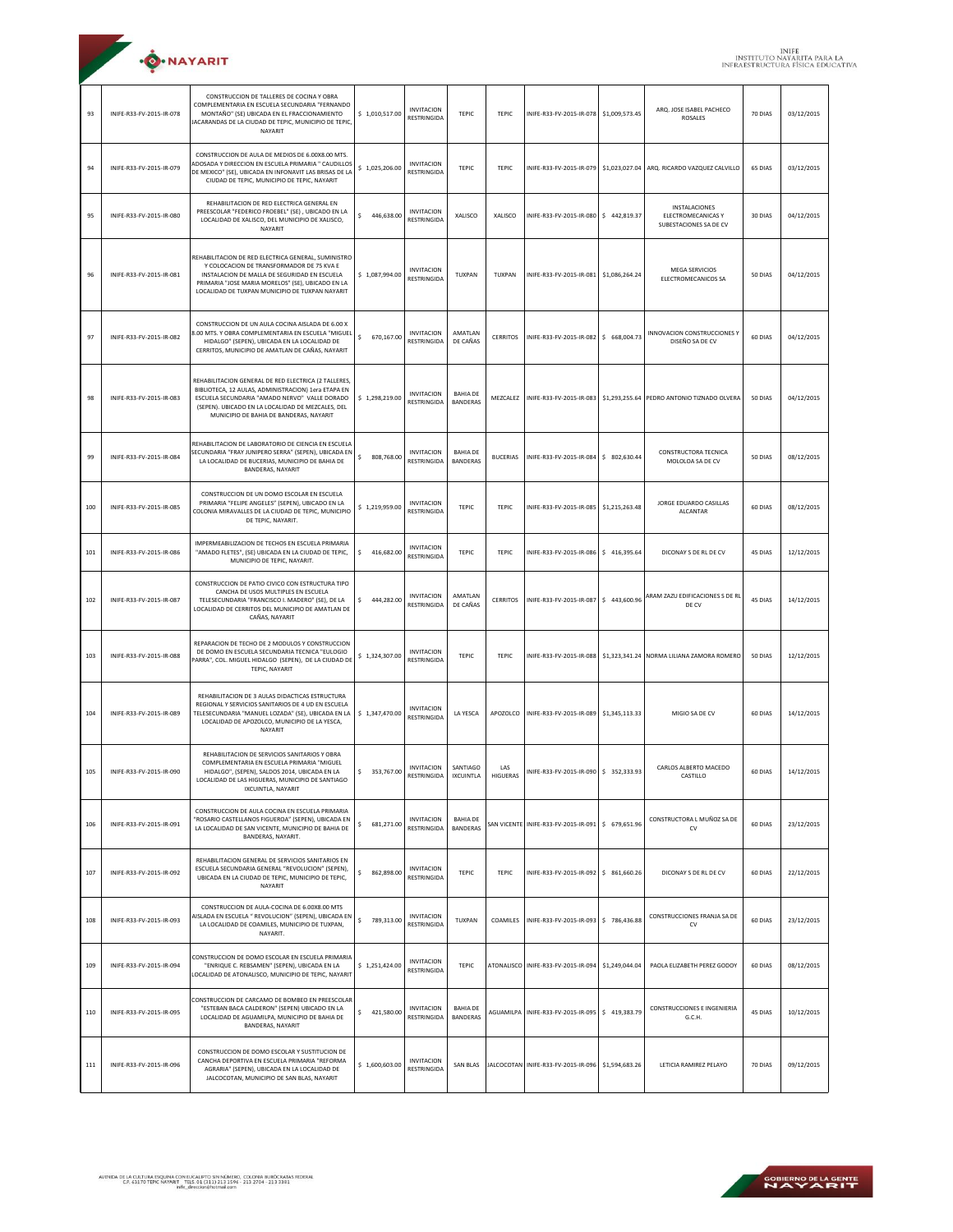| <b>O</b> .NAYARIT |  |
|-------------------|--|

| 112 | INIFE-R33-FV-2015-IR-097 | REHABILITACION DE 6 AULAS DIDACTICAS EN ESCUELA<br>SECUNDARIA "ERNESTO DELGADO BARRIOS" (SEPEN)<br>UBICADA EN LA LOCALIDAD DE COMPOSTELA, MUNICIPIO<br>DE COMPOSTELA, NAYARIT                                         | \$1,695,829.00   | <b>INVITACION</b><br>RESTRINGIDA        | COMPOSTEL<br>A               | COMPOSTEL<br>$\overline{A}$ | INIFE-R33-FV-2015-IR-097                          | \$1,693,498.41 | ARO, GABRIEL ANTONIO ORTIZ<br><b>BORREGO</b>                                         | 70 DIAS | 09/12/2015 |
|-----|--------------------------|-----------------------------------------------------------------------------------------------------------------------------------------------------------------------------------------------------------------------|------------------|-----------------------------------------|------------------------------|-----------------------------|---------------------------------------------------|----------------|--------------------------------------------------------------------------------------|---------|------------|
| 113 | INIFE-R33-FV-2015-IR-098 | CONSTRUCCION DE DOMO ESCOLAR Y MALLA PERIMETRAL<br>EN ESCUELA PRIMARIA "RICARDO FLORES MAGON" (SEPEN)<br>UBICADA EN LA COLONIA PRIETO CRISPIN DE LA CIUDAD DE<br>TEPIC, MUNICIPIO DE TEPIC, NAYARIT                   | \$2,332,261.00   | <b>INVITACION</b><br>RESTRINGIDA        | TEPIC                        | <b>TEPIC</b>                | INIFE-R33-FV-2015-IR-098                          | \$2,329,717.80 | PAOLA ELIZABETH PEREZ GODOY                                                          | 75 DIAS | 08/12/2015 |
| 114 | INIFE-R33-FV-2015-IR-099 | CONSTRUCCION DE DOMO ESCOLAR EN ESCUELA PRIMARIA<br>"LIC. MANUEL GUAL VIDAL" (SEPEN), UBICADA EN LA<br>LOCALIDAD DE VILLA JUAREZ, MUNICIPIO DE SANTIAGO<br>IXCUINTLA, NAYARIT                                         | \$1,106,045.00   | <b>INVITACION</b><br><b>RESTRINGIDA</b> | SANTIAGO<br><b>IXCUINTLA</b> | VILLA<br><b>JUAREZ</b>      | INIFE-R33-FV-2015-IR-099                          | \$1,105,481.16 | SERVICIOS DE INGENIERIA LA CRUZ<br>S.A. DE C.V.                                      | 60 DIAS | 09/12/2015 |
| 115 | INIFE-R33-FV-2015-IR-100 | CONSTRUCCION DE DOMO ESCOLAR EN ESCUELA PRIMARIA<br>"RAMON CORONA" (SEPEN), UBICADA EN LA COLONIA<br>SANTA FE DE LA CIUDAD DE TEPIC, MUNICIPIO DE TEPIC,<br>NAYARIT                                                   | \$<br>672,262.00 | <b>INVITACION</b><br>RESTRINGIDA        | TEPIC                        | <b>TEPIC</b>                | INIFE-R33-FV-2015-IR-100 \$ 670,792.54            |                | NAN 2 CONSTRUCCIONES CIVILES E<br>HIDRAULICAS S. DE R.L. DE C.V.                     | 50 DIAS | 08/12/2015 |
| 116 | INIFE-R33-FV-2015-IR-101 | CONSTRUCCION DE DOMO ESCOLAR Y AMPLIACION DE<br>'ANCHA EN ESCUELA PRIMARIA "RICARDO FLORES MAGON<br>(SEPEN) UBICADA EN LA LOCALIDAD DE LOS MEDINA<br>MUNICIPIO DE ROSAMORADA, NAYARIT                                 | \$1,397,977.00   | <b>INVITACION</b><br><b>RESTRINGIDA</b> | <b>ROSAMORA</b><br>DA        |                             | LOS MEDINA INIFE-R33-FV-2015-IR-101               | \$1,396,518.04 | ERICKA CELINA ANDRADE GODINEZ                                                        | 60 DIAS | 10/12/2015 |
| 117 | INIFE-R33-FV-2015-IR-102 | CONSTRUCCION DE DOMO ESCOLAR Y AMPLIACION DE<br>CANCHA DEPORTIVA EN ESCUELA SECUNDARIA "IGNACIO<br>ALLENDE" (SEPEN), UBICADA EN LA LOCALIDAD DE<br>AMATLAN DE CAÑAS, MUNICIPIO DE AMATLAN DE CAÑAS,<br>NAYARIT        | \$1.239.471.00   | <b>INVITACION</b><br>RESTRINGIDA        | AMATLAN<br>DE CAÑAS          | AMATLAN<br>DE CAÑAS         | INIFE-R33-FV-2015-IR-102 \$1,220,371.07           |                | <b>CONSTRUCCIONES RODRIGUEZ</b><br>ANTON S.A. DE C.V.                                | 60 DIAS | 08/12/2015 |
| 118 | INIFE-R33-FV-2015-IR-103 | CONSTRUCCION DE DOMO ESCOLAR Y AMPLIACION DE<br>CANCHA EN ESCUELA PRIMARIA "EMILIANO ZAPATA"<br>(SEPEN), UBICADA EN LA LOCALIDAD DE LLANO DEL TIGRE,<br>MUNICIPIO DE ROSAMORADA, NAYARIT.                             | \$1,130,968.00   | <b>INVITACION</b><br>RESTRINGIDA        | ROSAMORA<br>DA               | LLANO DE<br>TIGRE           | INIFE-R33-FV-2015-IR-103                          | \$1,129,440.25 | LETICIA RAMIREZ PELAYO                                                               | 60 DIAS | 10/12/2015 |
| 119 | INIFE-R33-FV-2015-IR-104 | CONSTRUCCION DE DOMO ESCOLAR EN ESCUELA PRIMARIA<br>"AMADO NERVO" (SEPEN), UBICADA EN LA LOCALIDAD DE<br>AMATLAN DE CAÑAS, MUNICIPIO DE AMATLAN DE CAÑAS,<br>NAYARIT                                                  | \$<br>965.152.00 | <b>INVITACION</b><br>RESTRINGIDA        | AMATLAN<br>DE CAÑAS          | AMATLAN<br>DE CAÑAS         | INIFE-R33-FV-2015-IR-104 \$959,768.69             |                | DISENO ARQUITECTONICO Y<br>CONSTRUCCIONES ARCO, S.A. DE<br>C.V.                      | 60 DIAS | 10/12/2015 |
| 120 | INIFE-R33-FV-2015-IR-105 | COSTRUCCION DE SERVICIOS SANITARIOS DE 4 UD. Y OBRA<br>COMPLEMENTARIA EN ESCUELA PRIMARIA "LAZARO<br>CARDENAS" (SEPEN), UBICADA EN LA LOCALIDAD DE RUIZ<br>MUNICIPIO DE RUIZ, NAYARIT                                 | 340,082.00<br>\$ | <b>INVITACION</b><br>RESTRINGIDA        | RUIZ                         | RUIZ                        | INIFE-R33-FV-2015-IR-105                          | \$ 335,962.97  | LUIS RAMON GARCIA RAMIREZ                                                            | 60 DIAS | 10/12/2015 |
| 121 | INIFE-R33-FV-2015-IR-106 | REHABILITACIOND DE SERVICIOS SANITARIOS Y<br>CONSTRUCCION DE OBRA COMPLEMENTARIA EN<br>PREESCOLAR "SANTIAGO ROJAS RENTERIA" (SEPEN),<br>UBICADO EN LA LOCALIDAD DE AMATLAN DE JORA,<br>MUNICIPIO DE LA YESCA, NAYARIT | \$<br>491,954.00 | <b>INVITACION</b><br><b>RESTRINGIDA</b> | YESCA                        | AMATLAN<br>DE JORA          | INIFE-R33-FV-2015-IR-106 \$ 422,787.03            |                | ING. ARTURO TAPIA PEREZ                                                              | 60 DIAS | 10/12/2015 |
| 122 | INIFE-R33-FV-2015-IR-107 | REHABILITACION DE LABORATORIO DE CIENCIAS EN<br>ESCUELA "SECUNDARIA TECNICA AGROPECUARIA NO. 31"<br>(SEPEN) UBICADA EN LA LOCALIDAD DE SANTA CRUZ DE<br>MIRAMAR, MUNICIPIO DE SAN BLAS, NAYARIT                       | 340,082.00<br>\$ | <b>INVITACION</b><br>RESTRINGIDA        | SAN BLAS                     | SANTA CRUZ<br>DE<br>MIRAMAR | INIFE-R33-FV-2015-IR-107 \$ 335,962.97            |                | LUIS RAMON GARCIA RAMIREZ                                                            | 60 DIAS | 10/12/2015 |
| 123 | INIFE-R33-FV-2015-IR-108 | CONSTRUCCION DE DOMO ESCOLAR EN PREESCOLAR "JOSE<br>ROSAS MORENO " (SEPEN), UBICADO EN LA LOCALIDAD DE<br>SAM JOSE DE MOJARRAS, MUNICIPIO DE SANTA MARIA DEL<br>ORO NAYARIT                                           | 339,251.00<br>\$ | <b>INVITACION</b><br>RESTRINGIDA        | SANTA<br>MARIA DEL<br>ORO    | SAN JOSE DE<br>MOJARRAS     | INIFE-R33-FV-2015-IR-108                          | \$ 335,320.00  | YURESA CONSTRUCCIONES Y<br>CONSULTORES SA DE CV                                      | 45 DIAS | 14/12/2015 |
| 124 | INIFE-R33-FV-2015-IR-109 | SUSTITUCION DE TECHOS EN MODULO EN DIRECCION 6.00<br>X 8.00 MTS. EN ESCUELA SECUNDARIA " REY CORINCA",<br>(SEPEN) UBICADA EN LA LOCALIDAD DE LA GUASIMA,<br>MUNICIPIO DE ACAPONETA, NAYARIT                           | \$<br>383,137.00 | <b>INVITACION</b><br><b>RESTRINGIDA</b> |                              |                             | ACAPONETA   LA GUASIMA   INIFE-R33-FV-2015-IR-109 | \$ 331,601.73  | ING. ROBERTO BANUELOS<br>NAVARRO                                                     | 45 DIAS | 14/12/2015 |
| 125 | INIFE-R33-FV-2015-IR-110 | REHABILITACION DE LOSAS DE COMEDOR DE "ALBERGUE<br>ESCOLAR RURAL NO. 39" (SEPEN), UBICADO EN LA<br>LOCALIDAD DE MEZQUITES, MUNICIPIO DE AMATLAN DE<br>CAÑAS, NAYARIT                                                  | 632,023.00       | <b>INVITACION</b><br>RESTRINGIDA        | AMATLAN<br>DE CAÑAS          |                             |                                                   |                | MEZQUITES   INIFE-R33-FV-2015-IR-110   \$ 631,299.07   ARQ. FRANCISCO CRUZ GUTIERREZ | 50 DIAS | 14/12/2015 |
| 126 | INIFE-R33-FV-2015-IR-111 | CONSTRUCCION DE DOMO ESCOLAR Y AMPLIACION DE<br>CANCHA DE USOS MULTIPLES EN ESCUELA PRIMARIA "JUAN<br>ESCUTIA" (SEPEN), UBICADA EN LA LOCALIDAD DE PERICOS,<br>MUNICIPIO DE ROSAMORADA, NAYARIT                       | \$1,325,536.00   | <b>INVITACION</b><br>RESTRINGIDA        | ROSAMORA<br>DA               | PERICOS                     | INIFE-R33-FV-2015-IR-111 \$1,319,565.62           |                | PRR CONSTRUCTORA S. DE R.L. DE<br>C.V.                                               | 60 DIAS | 14/12/2015 |
| 127 | INIFE-R33-FV-2015-IR-112 | CONSTRUCCION DE DOMO ESCOLAR Y AMPLIACION DE<br>CANCHA DEPORTIVA EN ESCUELA SECUNDARIA TECNICA<br>"ESTEBAN BACA CALDERON" (SEPEN), UBICADA EN LA<br>LOCALIDAD DE SAN VICENTE, MUNICIPIO DE<br>ROSAMORADA, NAYARIT     | \$1,401,616.00   | <b>INVITACION</b><br>RESTRINGIDA        | ROSAMORA<br>DA               |                             |                                                   |                | SAN VICENTE INIFE-R33-FV-2015-IR-112 \$1,400,025.49 ERICKA CELINA ANDRADE GODINEZ    | 60 DIAS | 14/12/2015 |